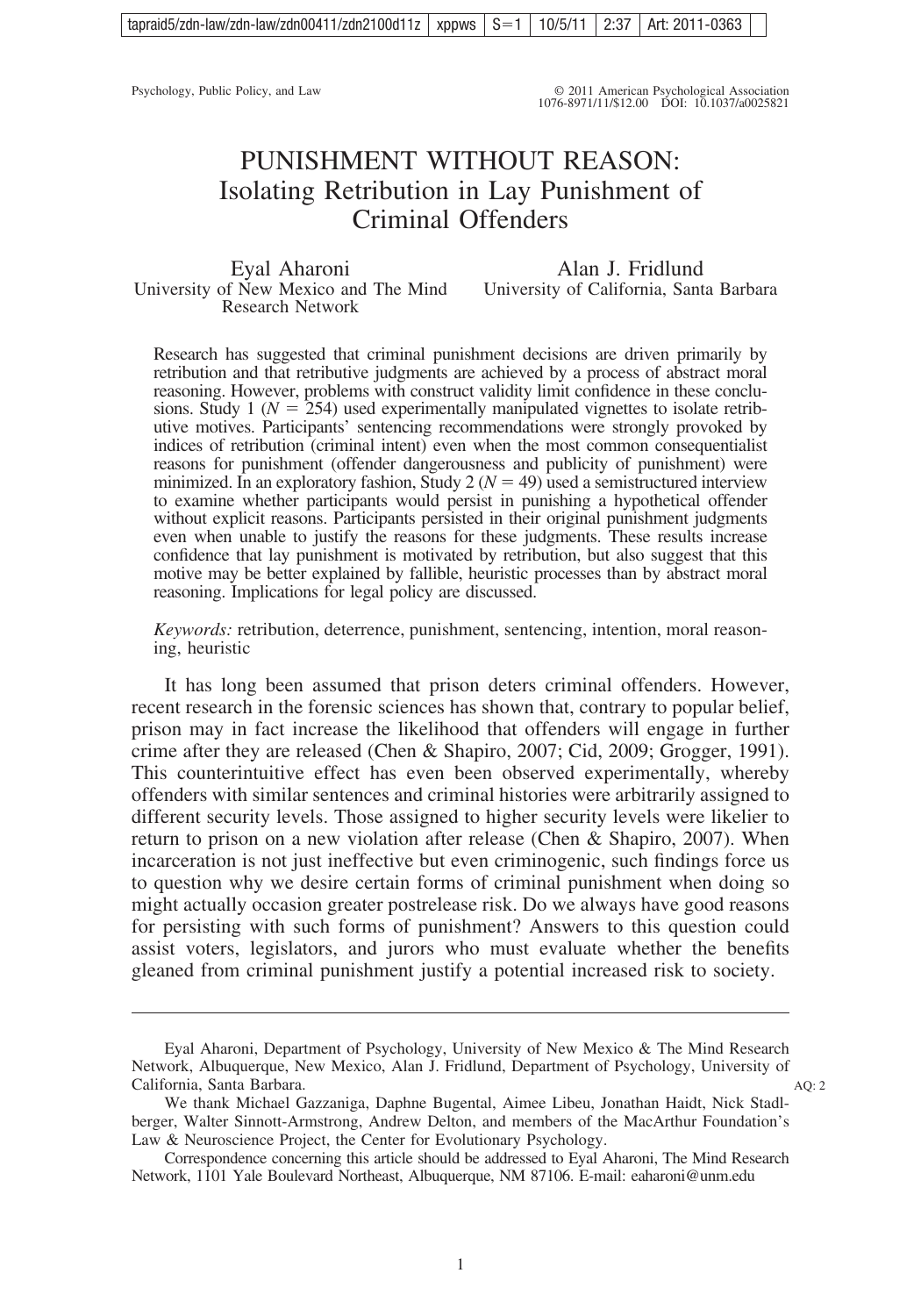#### **Deontological Versus Consequentialist Punishment**

There are many possible reasons for seeking criminal punishment. These tend to fall into one of two categories: deontological and consequentialist. The deontological motive for punishment is often referred to as retribution, just deserts, or moralistic punishment. This form of punishment is considered deontological because its proponents consider it morally obligatory and self-justified. Emanuel Kant famously defended this stance as a "categorical imperative" to punish—not for any practical end-goal, but for its own sake (1785/1998). The severity of deontological punishment is presumed to be measured against offenders' moral blameworthiness for their past act, regardless of their future dangerousness. Later theorists articulated several varieties of this basic argument, most of which depend on a basic desire to restore a moral balance of some kind (Cottingham, 1979; Packer, 1968).

The consequentialist motive for punishment, first promulgated by Beccaria (1764/1986) and Bentham (1789/1988), is a practical approach to protect social welfare by attempting to control future behavior, regardless of the issue of moral guilt. The primary consequentialist goals are incapacitation (i.e., to physically control behavior), specific deterrence (i.e., to disincentivize the offender from recidivating), and general deterrence (i.e., to disincentivize society at large from engaging in criminal activity (Miller & Vidmar, 1981; Packer, 1968; Vidmar,  $2000$ ).<sup>1</sup> **Fn1**

In Western law, both consequentialist and deontological motives for punishment play prominent roles in legislative policies on how judges and jurors ought to formulate criminal punishment decisions (e.g., Model Penal Code § 1.02(2), 1962). However, psychologically, each motive should be responsive to different conditions, and therefore, should yield different degrees of punishment depending on the particular factors under consideration.

# **Evidence on Punitive Motives**

Although legislative doctrine typically permits both motives for criminal punishment, experimental research has made a consistent case that retribution plays a stronger role in actual punishment decisions (Bohm, 1992; Carlsmith, Darley, & Robinson, 2002; Darley, Carlsmith, & Robinson, 2000; Hamilton & Rytina, 1980; Harlow, Darley, & Robinson, 1995; McFatter, 1982; Rucker, Polifroni, Tetlock, & Scott, 2004; Tyler & Boeckmann, 1997; Warr et al., 1983).This pattern may be particularly true of more violent crimes (e.g., Viney, Parker–Martin, & Dotton, 1988).

In one highly representative study, Darley and colleagues made an earnest attempt to distinguish retributive motives for punishment from the consequentialist motive to incapacitate offenders (Darley et al., 2000). They employed the classic method for this type of research, asking participants to make sentencing judgments about hypothetical offenders, in a fashion not so different from the

 $1$ <sup>1</sup> The rehabilitative motive is also often recognized as an independent consequentialist motive for punishment. However, no such distinction was made for the purposes of this study because of its functional similarity to specific deterrence.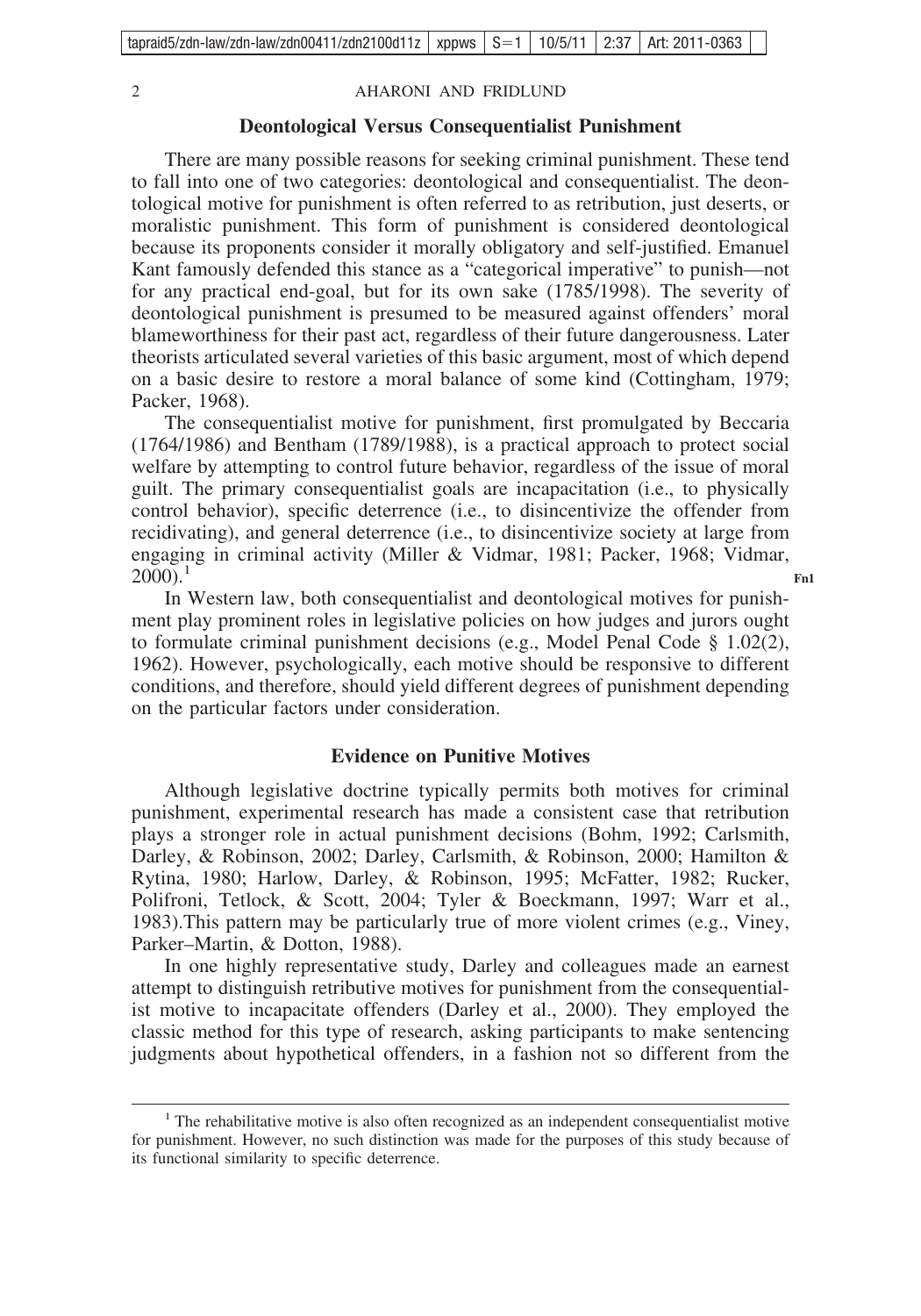penalty phase of actual criminal trials (albeit that in the real world, judges have to abide by numerous, sometimes conflicting, punishment guidelines). Case scenarios were designed to independently rouse the sentiments of just deserts (retribution) and the consequentialist motive of incapacitation. Retribution was theorized to be evoked by manipulating the moral seriousness or gravity of the offense (high vs. low). Incapacitation was theorized to be evoked by manipulating the offender's stipulated future dangerousness (high vs. low). These manipulations were matched orthogonally in separate vignettes. These authors found that punishments were most strongly evoked by the crime seriousness manipulation, not the dangerousness manipulation, and so they concluded that their findings substantiated the primacy of retribution in lay punishment decisions (Darley et al., 2000).

Other authors have reported similar conclusions. For example, Carlsmith and colleagues (2002) showed that when a hypothetical transgressor was coincidentally stricken by paralysis after committing a wrongful act, participants remained unsatisfied and persisted in punishment. This suggests that another motive for punishment (possibly, retribution) was at work when the motives to deter or incapacitate the offender were abrogated.

A recent attempt to isolate retribution was reported in a study by Keller and colleagues (Keller, Oswald, Stucki, & Gollwitzer, 2010), in an extension of Carlsmith, 2006. Participants had to select from a list the questions that would need to be answered about a particular criminal scenario in order to arrive at a satisfying sentencing decision. Different stimuli questions had been furnished to represent each of the primary motives for punishment (e.g., retribution, incapacitation, specific deterrence, and general deterrence). For instance, the crime's "magnitude of harm" (i.e., "How big is the financial, physical, and psychological harm the offender has caused committing the crime?") was preclassified as a good example of a retributive concern. These preclassifications had been determined using data from a pilot sample's self-report. The items most frequently selected by the experimental sample were from the list that had been previously classified as retributive.

Other studies have reported similar results in support of retribution (Bohm, 1992; Hamilton & Rytina, 1980; Harlow et al., 1995; McFatter, 1982; Rucker et al., 2004; Tyler & Boeckmann, 1997; Warr et al., 1983).

#### **Limitations of Previous Research**

Despite their many strengths, these studies have faced serious challenges deconfounding retribution from the consequentialist motives. Consider, for instance, Darley et al.'s conclusion that the punishment of increasingly serious crimes demonstrates retribution (2000). This inference fatally ignores the fact that people motivated by the practical desire to deter or incapacitate the offender should also focus their greatest effort on preventing the most serious of crimes (See Warr, Meier, & Erickson, 1983). This is because crime seriousness is quite informative about crime costliness (e.g., degree of physical, emotional, and financial damages), which, theoretically, is of great concern for consequentialists even when dangerousness is fairly low. So, to the extent that increased crime seriousness inspires increased punishment, this could just as well signify evidence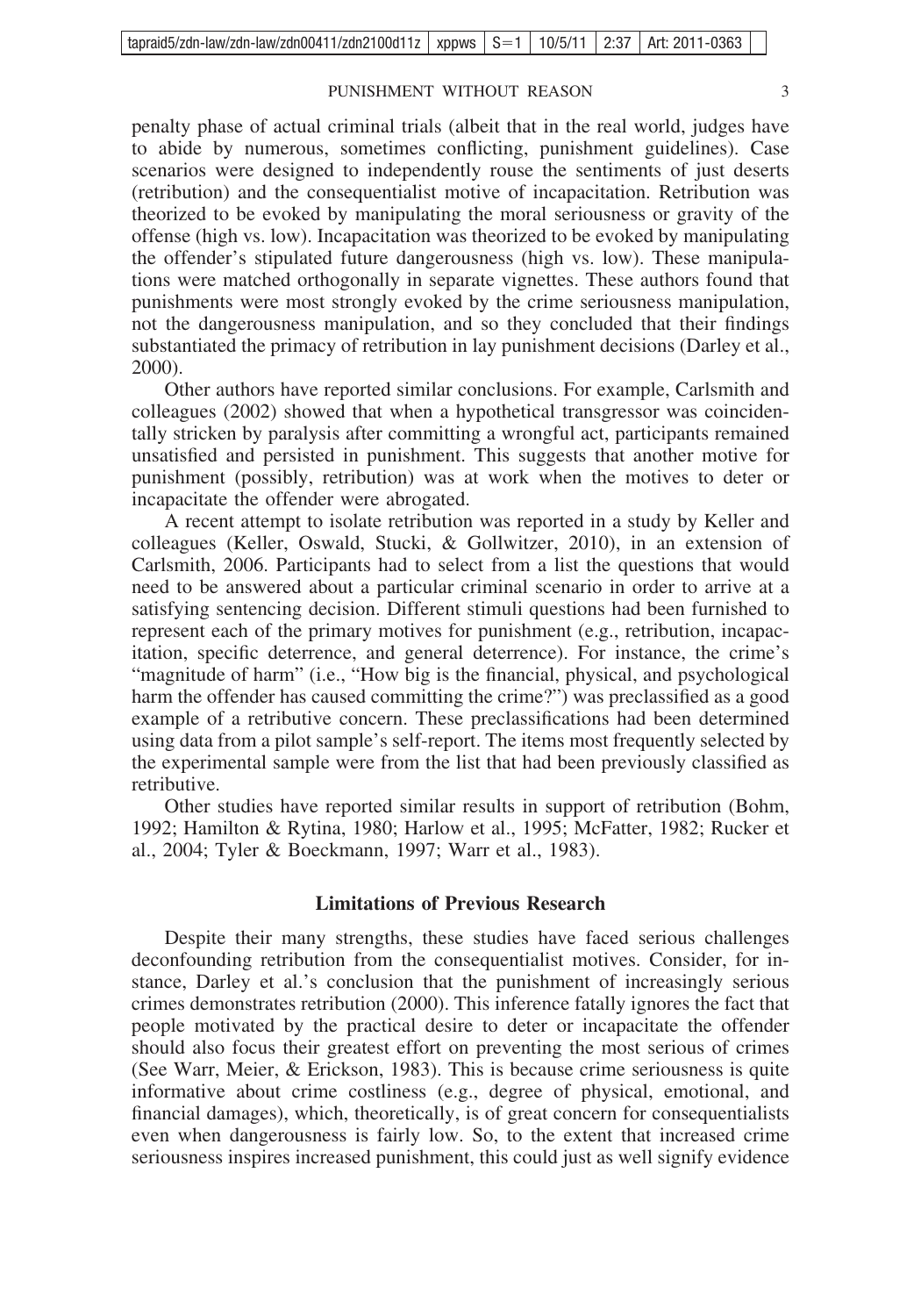of consequentialist motives (Aharoni, 2009). It is impossible to exclude this interpretation from the pattern of punishment observed in the Darley et al. study.

Studies like Carlsmith et al. (2002) have circumvented this problem by showing that participants desire punishment even when the offender is paralyzed, ruling out the consequentialist motive of incapacitation. Nonetheless, such a design cannot rule out other consequentialist concerns such as that of general deterrence.

Keller et al. (2010) attempted to overcome some of these limitations by distinguishing retribution from all the primary consequentialist motives. However, the stimuli that were fashioned to indicate the separate motives for punishment were ultimately based on the verbal reports of pilot participants and were never independently manipulated. For example, without a careful experimental manipulation, it is impossible to distinguish study participants' "retributive" concerns about the magnitude of harm from the consequentialist motive to minimize harm. Therefore, it remains possible that apparent evidence for one motive in fact served to satisfy other motives.

Other studies have faced similar difficulties in isolating the motives for punishment, largely due to problems in construct validity and reliance on selfreport (e.g., Bohm, 1992; Hamilton & Rytina, 1980; McFatter, 1982; Rucker, Polifroni, Tetlock, & Scott, 2004; Tyler & Boeckmann, 1997; Warr et al., 1983). Thus, despite early confidence in the primacy of retribution, consistent methodological problems reveal a continued demand to demonstrate that retributive punishment does in fact operate in the absence of practical reasons for punishment.

#### **Rational Versus Nonrational Punishment**

Research in motives for punishment faces another challenge besides simply determining whether lay punishment is better characterized by deontological or consequentialist punishment. This second challenge is to determine whether moralistic punishment judgments are typically conceived by way of explicit rational deliberation or instead by nonrational, automatic, heuristic processes. For rationalists like Kant, moral judgment was an inviolate logical deductive chain (see Kant, 1790/1952). Arguments that the practice of retributive punishment may be a rational form of jurisprudence also appear in modern scientific discourse. For instance, researchers have argued that because lay people punish retributively, criminal legislation should similarly endorse retribution so as not to alienate its citizens and risk reactions of vigilantism (e.g., Darley et al., 2000).

The rationalist view of moral reasoning stands in stark contrast with longstanding findings by social and cognitive scientists, however, who argue that human reasoning is often better characterized by nonrational heuristic processes than by rational deduction. Heuristics are simple cognitive rules that guide everyday decision making. They occur relatively unconsciously, quickly, and automatically. As such, they tend to afford us a quick and dirty alternative to complex reasoning and deliberation, and tend to serve our immediate needs in many ordinary situations. However, they often lack the flexibility and innovation characteristic of higher-order reasoning processes (see Gigerenzer, Todd, & the ABC Research Group, 1999).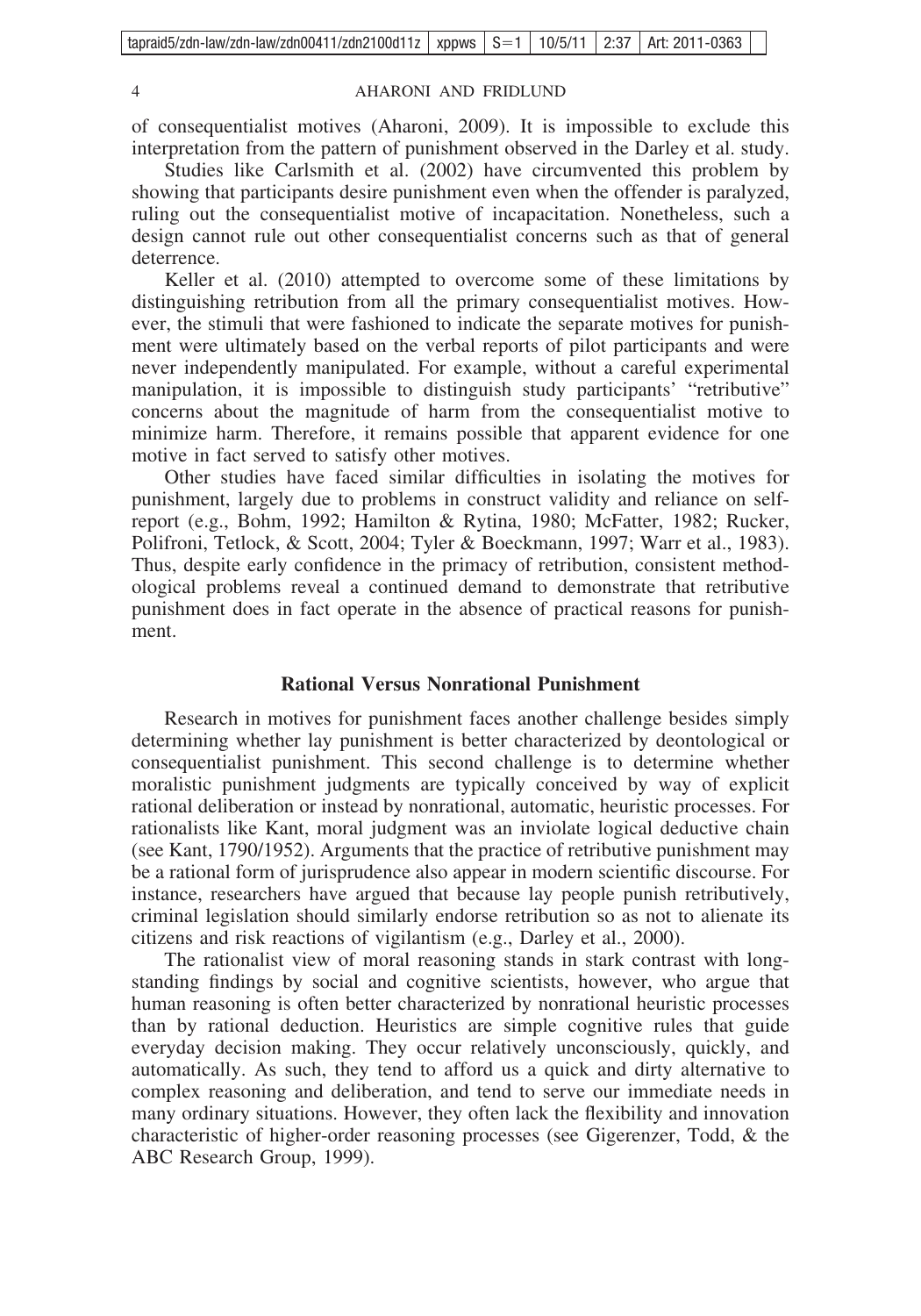For instance, the availability heuristic describes the tendency to judge the frequency of an event based on the ease with which an example can be brought to mind (Tversky & Kahneman, 1974). Sometimes what comes to mind first is also the most frequent. For example, most Americans can rely on their recent past experience to correctly judge that the name Mary is more common in their home country than the name Mohammed. However, this rule would be incorrect if used to judge the global prevalence of these two names.

Another feature of automatic judgments is that they can be resistant to change. For example, studies of belief preservation have shown that we tend to adhere to preexisting folk theories (e.g., that risk takers make better fire fighters) more strongly in the face of evidence to the contrary, even when that evidence is factually overwhelming (e.g., Lepper, Anderson, & Ross, 1980). In this case, continued belief in the proposition is not strictly rational because the proposition is knowingly tenuous. Persistence, therefore, is held to signify heuristic processing. In this view, explanations for one's decisions are simply post hoc rationalizations (see Gazzaniga, 1998; Gazzaniga, 2000).

With regard to moral decisions in particular, does explicit reasoning and deduction guide our punitive judgments, or could it be that our moral judgments come first and practical reasons are fabricated retroactively in attempt to interpret those judgments (Haidt, 2001)? If the latter, we would be burdened to question whether those intuitions are always in society's best interest.

Current research suggests that noninstrumental heuristic processing frequently guides moral decision making, as demonstrated by studies of the well-known trolley problem. For instance, Greene and colleagues (Greene, Nystrom, Engell, Darley, & Cohen, 2004; Greene, Sommerville, Nystrom, Darley, & Cohen, 2001) showed that when deciding whether to kill one innocent bystander in order to save five others, study participants are far less likely to do so when they are required to use personal contact to kill the bystander rather than a mechanical switch, even though the outcomes are equivalent. Yet, when confronted about this inconsistency, participants are often unable to articulate a rationale.

Another provocative demonstration of heuristic moral reasoning derives from research on "moral dumbfounding" (see Haidt, Bjorklund, & Murphy, 2000; Haidt, 2001). In this research, adult participants were given scenarios that most people consider to be wrong, such as consensual incest among adult siblings. The scenarios were designed to circumvent ready objections (e.g., the act was consensual, effective protection was used, the siblings had no negative feelings afterward, and the act was never repeated or disclosed).

The interviewer then delivered the key question: Is this act still wrong? A large majority of the participants answered affirmatively. The interviewer then challenged them further to explain why, given that their objections were all inapplicable. Participants typically found it difficult to defend their condemnation via logical argument, resorting instead stating some version of "Gosh, I can't explain it—it just seems wrong!" Only about 20% of participants concluded that the act was permissible, mostly by virtue of the act's benign consequences. Continued adherence to the original moral rule is noninstrumental and not strictly rational in this context because the reasons for the rule no longer apply. The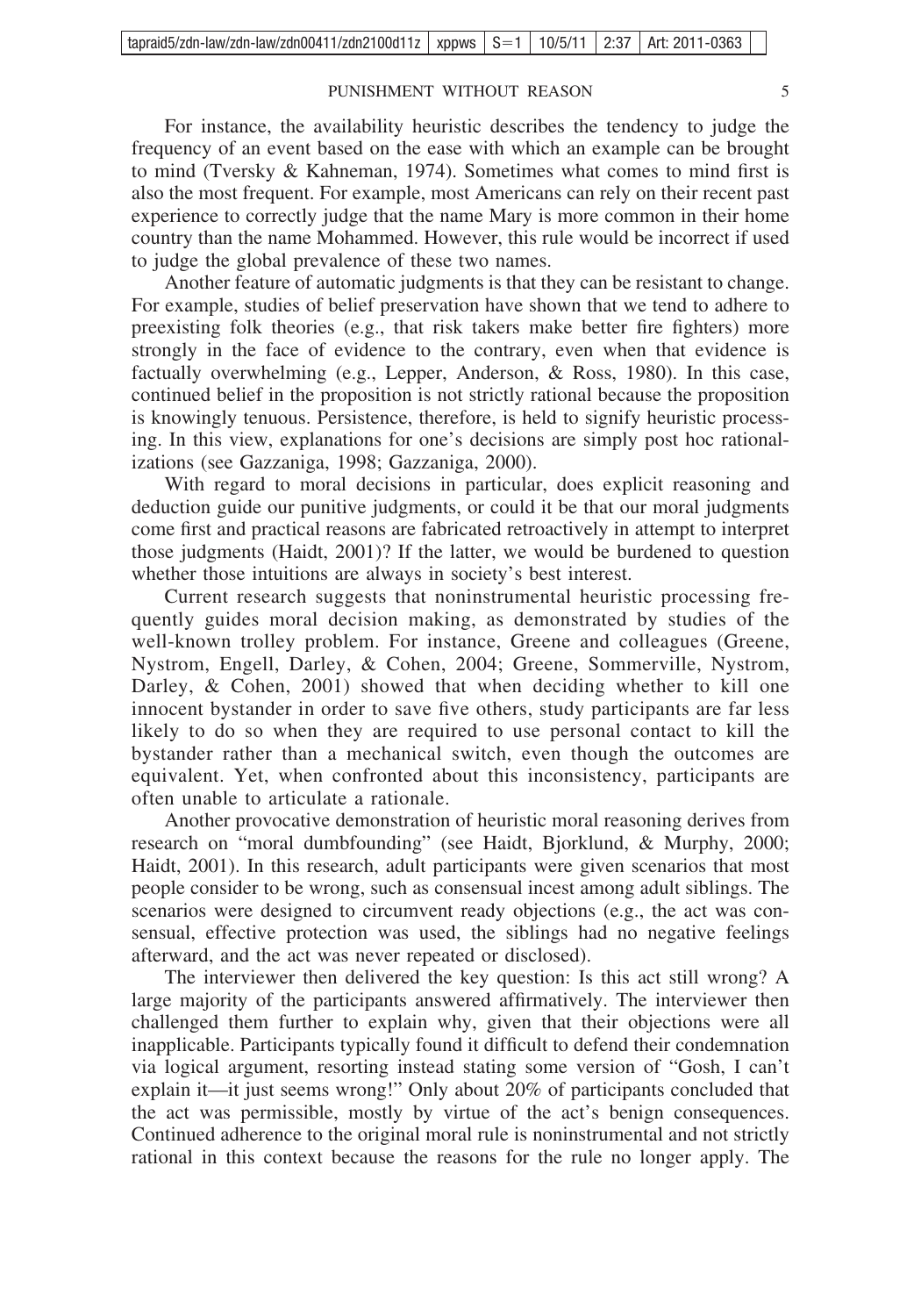authors concluded that this persistence of judgment without articulable reasons was evidence of a moral intuition—in this case, an intuition to avoid incest.<sup>2</sup> **Fn2**

These considerations— evaluating the degree to which punishment judgments are both retributive and heuristic— gave rise to the present studies. In Study 1, we sought to improve the construct validity of the measurement of retribution by addressing two methodological challenges.

# **Study 1 Approach and Hypotheses**

The first challenge was to design a manipulation that could evoke retribution relatively free of consequentialist concerns. In his *Groundwork of the Metaphysics of Morals*, Kant argued, in determining what is morally good or bad, an actor's intention was more important than the consequences of his action (1785/1998). In modern criminal law, the offender's intent often plays a major role in determinations of culpability. Legal theory commonly defines intent as "the mental resolution or determination to do [an act]" (Garner, 2004). Similarly, cognitive scientists have defined an intention as a mental state responsible for translating goals into actions (see Haggard, 2005). Research has shown that beliefs about another's intention to harm, beyond any harmful consequences of his actions, best predict aggressive retaliation and punishment, at least for more violent offenses (Baron & Richardson, 1994, pp. 145, 210; Blum West, 1985; Geen, 1968; Greenwell & Dengerink, 1973; Surber, 1977; White, 1975). A similar pattern is seen in the tendency to assign greater liability, under certain conditions, to offenders of attempted crimes (Robinson & Darley, 1995, pp.  $14-28$ ). This tendency to base moral judgments and punishments on the nature of the offender's intentions appears to develop at a very early age (Costanzo, Coie, Grumet, & Farnill, 1973; Darley, Klosson, & Zanna, 1978; Karniol, 1978; Piaget, 1948).

In naturalistic settings, an offender's intentions could cue not just his culpability, but also his future dangerousness (relevant to specific deterrence). However, this possibility can be experimentally controlled by designing scenarios that involve malicious intent but not future danger, and inversely, future danger without malicious intent—all independent of the crime's costliness. These properties, however, are not true of previous manipulations of crime seriousness; these, as we argued above, cannot be easily dissociated from a crime's costliness.

Designing scenarios that involve future danger without malicious intent is no easy task. This is because purely unintentional (i.e., accidental) offenses are not likely to recur, and may not even qualify as offenses in courts of law. This obstacle may explain why some researchers have operationally defined low intent in terms of mental illness (e.g., Darley et al., 2000). Although mental illness is admittedly a poor proxy for low intent, the primary purpose of this manipulation was simply to characterize a condition in which the mental state leading to the offense would mitigate punishment in a psychological sense, albeit at the cost of

<sup>&</sup>lt;sup>2</sup> We use the term "intuition" in the sense used by Haidt and colleagues—namely, a nonrational, nondeliberate, unconscious, inclination motivating judgment. This is not to suggest that such processes lack usefulness or an underlying rationale. To the contrary, common intuitions likely served to solve genuine problems, just in the way that intuitions to avoid incest likely lessened genetic complications resulting from pathogen load.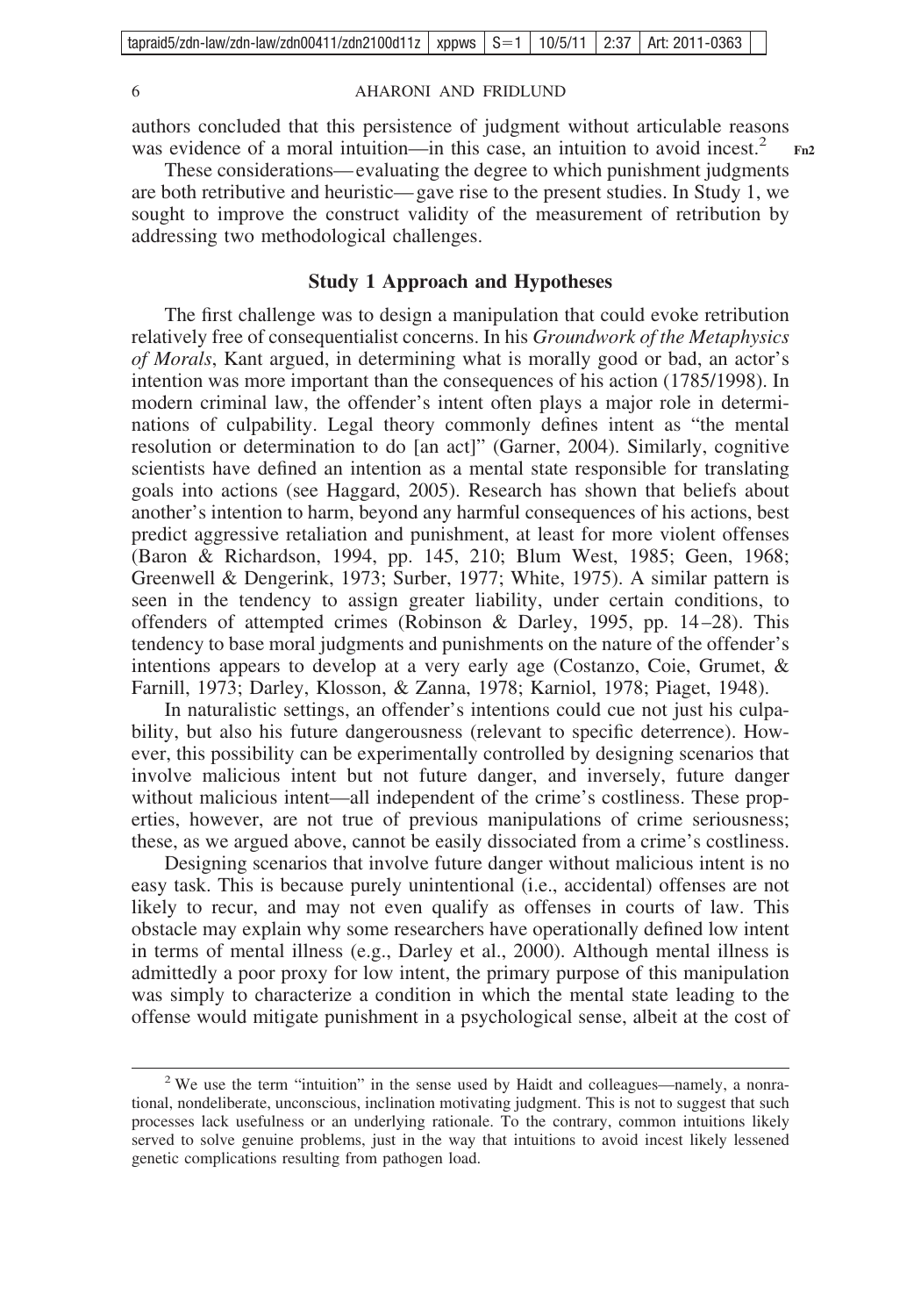legal realism. Indeed, mental illness has generally been found to be mitigating in courts (Monahan & Hood, 1976). Thus, for purposes of replication and experimental control, we chose to uphold this practice despite its obvious limit in ecological validity.

The second challenge for researchers of retribution is to design a manipulation that can independently modulate the desire to deter a general audience. One way to remove this "general deterrence" confound is to vary independently how public or private the punishment will be. In one study, conducted by Baron and Ritov (1994), participants assigned civil penalties to a company found liable for a negligent act. Participants fined the company above and beyond what would be needed for full compensation even when the company was going out of business, eliminating the need for specific deterrence, and even when all information about the penalty was kept private, ruling out general deterrence concerns.

For our purposes, we wished to deal similarly with the general deterrence confound but in the context of criminal behavior. We achieved this by stipulating in the "private" condition that the victim of the crime was 17 years old at the time the case was filed, and state law does not hold public trials or publish hearings, transcripts, or sentences that involve minors under the age of 18. Although such legal actions admittedly are historically rare, this manipulation was developed at the expense of maximal realism because of the experimental control it afforded. As with the low intent manipulation, its credibility can be assessed using standard manipulation checks.

An additional way to clarify the unique contribution of retribution could be to examine whether the desire to make the offender suffer mediates the effect of intent on punishment. Of importance, the induction of suffering is not by itself sufficient to indicate retribution because suffering can also be used instrumentally to control an offender's future behavior. However, this corporeal component of punishment has also been integral to retributive punishment (Bohm, 1992; Cottingham, 1979). Thus, if independent evidence for retribution is observed, showing that this effect is mediated by the desire for suffering would serve to confirm the importance of this aspect of retributive punishment.

Study 1 evaluated the hypothesis that (a) punishment recommendations will track criminal intent even when the two consequentialist concerns are minimized, and that (b) more intentional offenses will warrant greater suffering. If so, this would lend needed support to the argument that the punishment of criminal offenders under such conditions is frankly retributive. In an effort to assess the external validity of our student sample, we also sought to examine whether politically liberal versus conservative participants (determined by self-report) differ in the leniency of their punishment decisions, with liberal students favoring leniency.

# **Study 2 Approach and Hypothesis**

In Study 2, we sought to explore whether the construction of retributive punishment judgments is better characterized by rational deduction or nonrational, heuristic processes. Drawing on the work of Haidt, Carlsmith, and others, this study examined whether typical adults tend to retract their support for punishment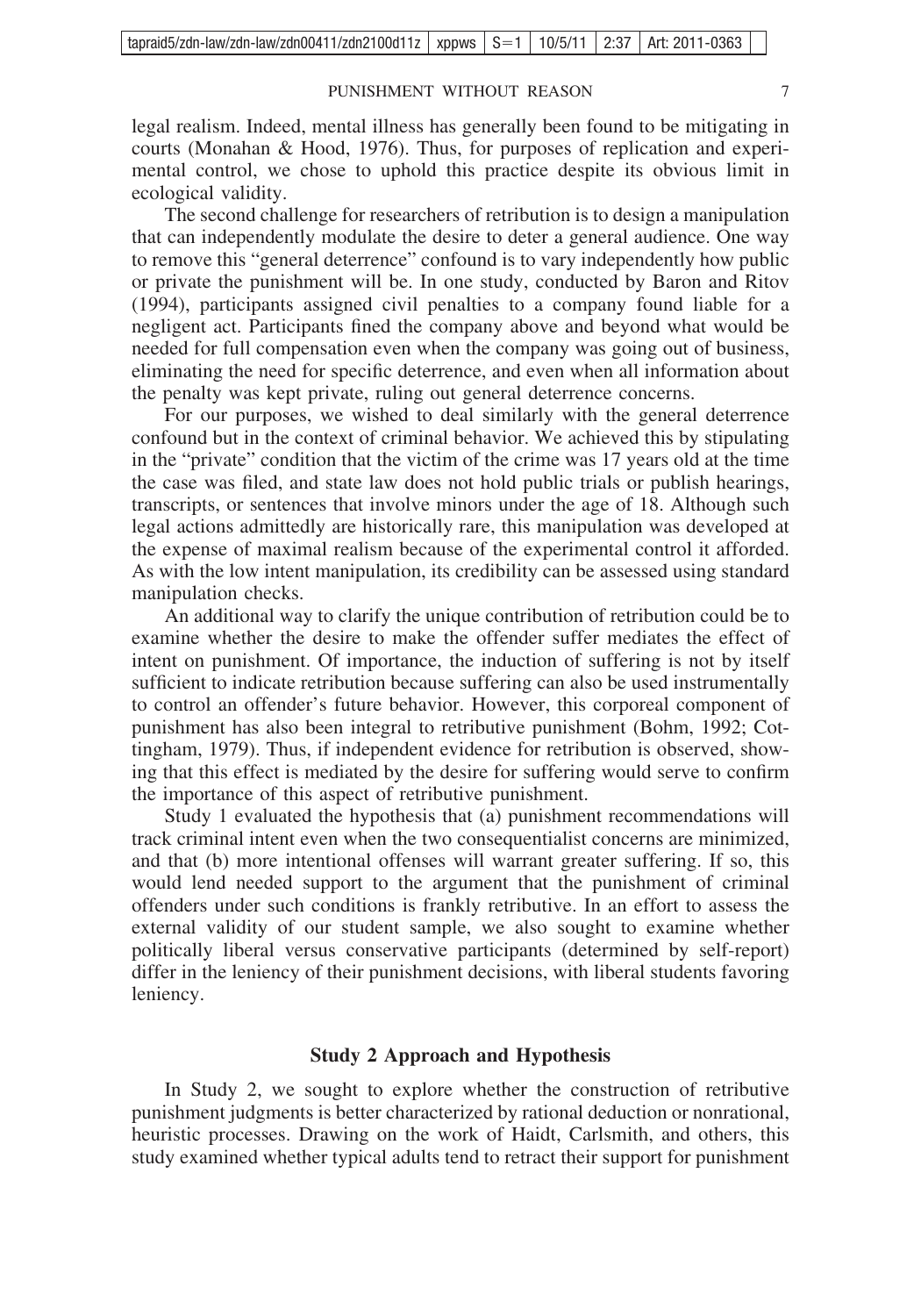after the common practical reasons to punish (e.g., specific deterrence, general deterrence) have been discredited.

To achieve this, a vignette describing an egregious crime was designed such that the common reasons for punishing someone were inapplicable to the scenario. We measured whether participants would nonetheless recommend punishment for the offender. Because the practical motives for punishment can take so many forms, responses were probed using a semistructured interview format. At this early, exploratory phase, this design enabled us to minimize any assumptions about construct validity inherent to experimental manipulations.

Study 2 evaluated the hypothesis that a proportion of participants greater than chance would favor punishment—as opposed to release— even when disarmed of their justifications.<sup>3</sup> If so, this persistence could provide an initial suggestion that  $F_n$ 3 these motives for punishment are driven more by nonrational heuristic processes than by rational deliberation.

# **Study 1: Isolating Retribution: The Roles of Intent, Dangerousness, and Publicity in Punishment**

# **Method**

## **Participants**

Participants consisted of 254 (71 male and 183 female) psychology students from University of California, Santa Barbara (UCSB) who received introductory psychology course credit for their participation. They were age-qualified for U.S. jury selection, with ages ranging from 18 –24. Other demographic information collected included ethnicity (Caucasian: 54.3%; Hispanic: 16.5%; Asian: 15.7%; African American: 3.1%; Other: 7.1%; No answer: 3.1%), religious affiliation (Christianity: 26.8%; Catholicism: 21.3%; Judaism: 8.7%; Buddhism: 4.3%; Other: 2.8%; None: 31.9%; No answer: 4.3%), church attendance (mean [*M*] 12.1 times per year; standard deviation  $[SD] = 21.4$ ), political party affiliation (Democratic: 66.1%; Republican: 15.4%; Independent: 7.5%; Libertarian: 4.7%; Other: 6.3%), and political conservatism  $(M = 4.41; SD = 2.27)$  where  $1 = very$ *liberal* and  $11 = \text{very conservative}$ . It is noteworthy that this trend toward liberal attitudes is significantly different from the 5.5 neutral point on the liberal– conservative scale,  $t(253) = -7.68$ ,  $p < .001$ . Seven participants reported having served jury duty.<sup>4</sup>

# **Design**

We employed a  $2 \times 2 \times 2$  between-subjects factorial design that crossed intent, dangerousness, and publicity of punishment in a mock case about a violent crime. Intent was characterized as a homicide that was either performed willfully and deliberately or as a result of mental illness caused by a brain tumor (adapted

**Fn4**

<sup>&</sup>lt;sup>3</sup> The chance performance criterion is defined in the Design section.

<sup>4</sup> Thirty-eight participants reported having a family member who had served as a judge or lawyer. Ninety-eight said they or family member have been the victim of violent crime. Thirty-seven said they or family have been prosecuted for a crime. None of these factors significantly influenced the magnitude of punishment recommended.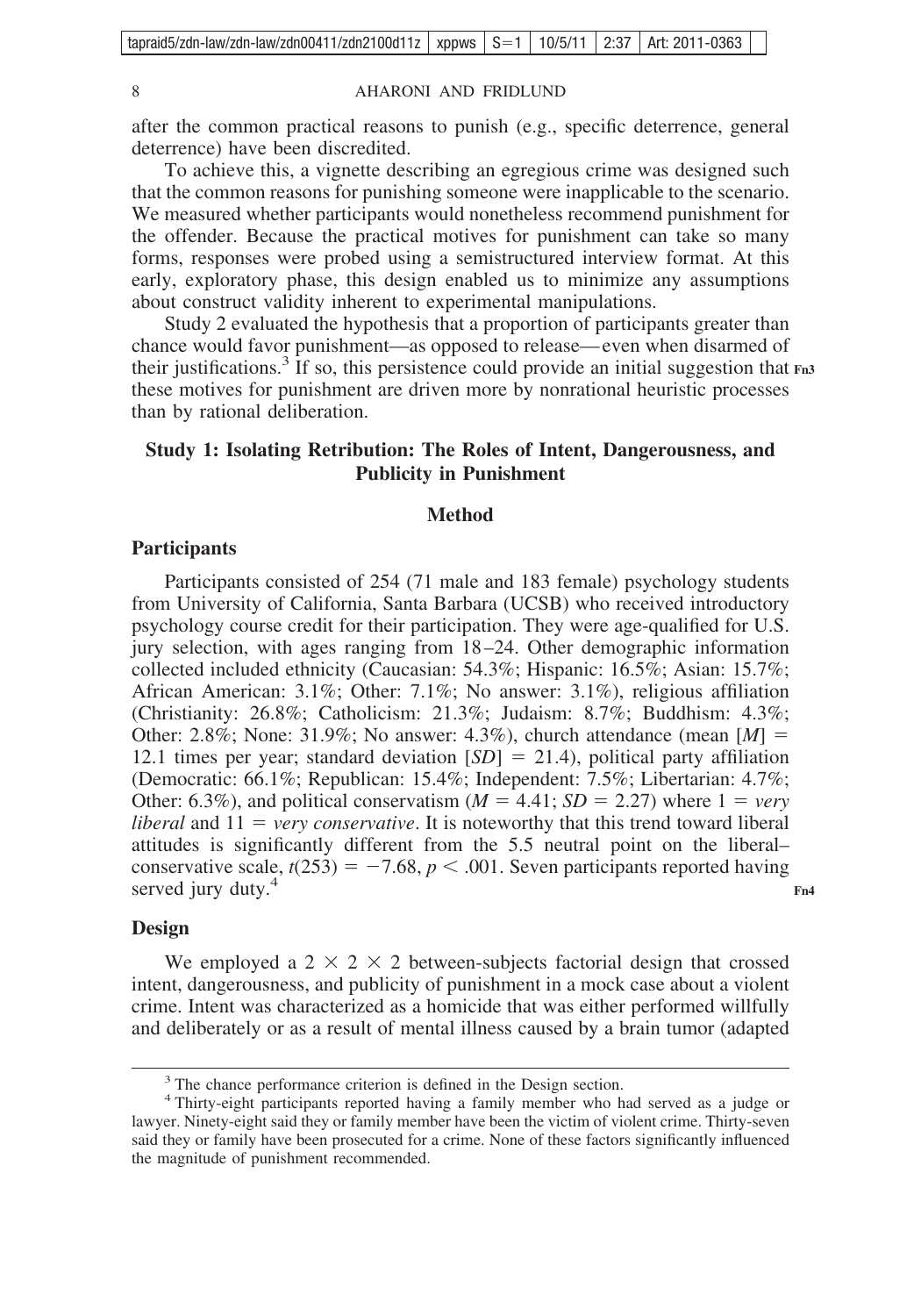from Study 2 of Darley et al., 2000). Dangerousness was characterized by expert testimony that the offender either was extremely dangerous or not at all.

The publicity of punishment was manipulated by stipulating one of two conditions. Condition 1 stipulated that the victim of the crime was 17 years old at the time the case was filed, and state law does not hold public trials or publish hearings, transcripts, or sentences that involve minors under the age of 18. In case participants' perceptions of privacy would be obscured by the mere presence of the experimenter, participants in this condition were also assured that any identifying information about their responses would be kept private from the study's experimenters.

For Condition 2 of the publicity variable, the age of the victim was held constant, but the courtroom was described as containing a full audience including local media, and participants were told that the hearing, transcript, and sentence would be made publicly available. Furthermore, participants in this condition were told that their responses would be (confidentially) identified, read, and evaluated by the study's experimenters.

In both publicity conditions, the instructions stated that the case called for a bench trial whereby the participant would act as sole judge. Participants were run individually in private rooms. Extraneous social audience primes such as mirrors and photographs of people were removed from the participant's laboratory environment.

#### **Measures**

Eight different vignettes— one for each condition— described a unique case about an offender stipulated to have committed a homicide. The vignettes and the punishment scales were modeled after those reported in previous studies (Darley et al., 2000 and Carlsmith et al., 2002). The primary scales of interest were sentence length ("What do you think is an appropriate sentence for this offense?"  $1 = "0 days," 2 = "1 day," 3 = "2 weeks," 4 = "2 months," 5 = "6 months,"$ 6 = "1 year," 7 = "3 years," 8 = "7 years," 9 = "15 years," 10 = "30 years,"  $11 =$  "life"), and two Likert-type scales measuring punishment severity ("How severe a punishment should be given for this offense?") and offender suffering ("How much should the offender should suffer for this offense?"), from 1 (*not at all*) to 11 (*extremely*). We excluded a death sentence option at the end of the sentencing scale out of concern that this personally and politically loaded issue might distort participants' responding to the remainder of the scale. Although the sentencing scale does not conform to an interval level, similar scales have reliably demonstrated a strong positive correlation with the severity measure, and have yielded no important differences from it (Darley et al., 2000 and Carlsmith et al., 2002). Therefore, the sentencing scale is reported below for purposes of replication and to assist in the interpretation of the severity scale results.

# **Materials and Apparatus**

Laboratory cubicles and desktop computers were provided for participants during the experiment. All instructions, experimental stimuli, and measures were delivered by a text-based computer program. (See Appendix A for stimuli). Manipulation checks were also conducted to assess participants' belief in the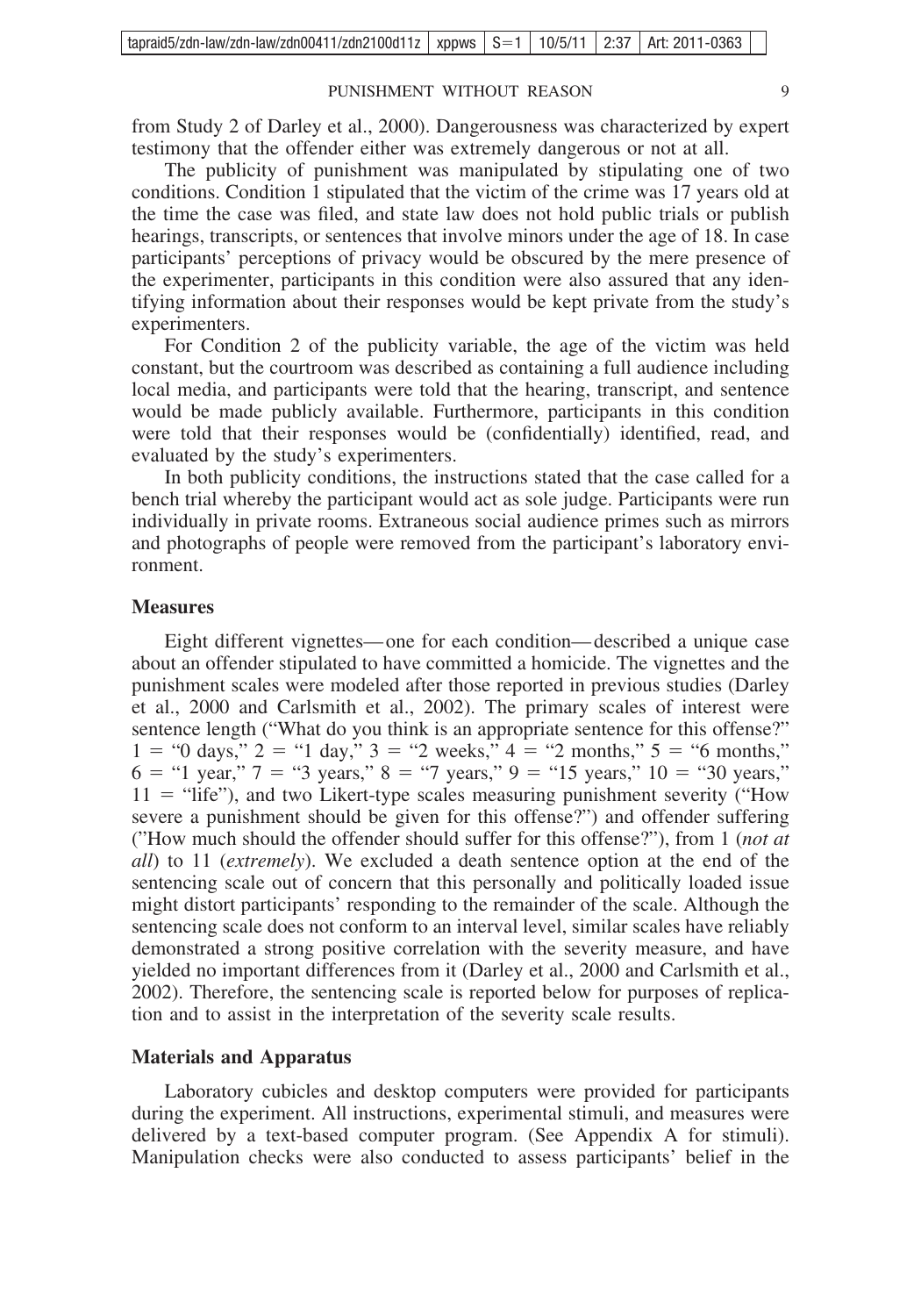manipulations using similar 11-point scales (e.g., "To what extent do you think this offender intended to commit the crime?", "How likely do you think this offender is to commit a similar crime in the future?", "How much did you think your sentencing decision was going to be public record?", "How morally wrong do you think this crime was," and a composite measure of the crime's costliness, comprised of how "physically debilitating," "emotionally traumatic," and "financial costly" the crime was).

# **Procedure**

Participants each read only one vignette according to their experimental condition. They then answered questions on a computer regarding sentence recommendations, manipulation checks, and participants' demographic characteristics.

## **Reliability**

We examined the correlation between the sentence length and punishment severity measures. These were highly positively correlated, one-tailed  $r = .77$ ,  $p < .0001$ . Reliability analysis further confirmed that these two measures were closely related, Cronbach's alpha  $= .87$ .

#### **Results**

#### **Manipulation Checks**

First, we sought to determine whether the three manipulations were effective. Using a three-way analysis of variance (ANOVA), participants indeed considered the "high-intent" crime as more intentional than the "low-intent" crime,  $M_{high}$  = 8.63 (2.47),  $M_{low} = 5.06$  (2.46),  $F(1, 247) = 132.96$ ,  $p < .001$ ,  $\eta_p^2 = .35$ . Similarly, they rated the "high-dangerousness" offender more dangerous than the "low-dangerousness" offender,  $M_{high} = 8.35$  (2.47),  $M_{low} = 5.06$  (2.46),  $F(1,$  $247$ ) = 111.35, *p* < .001,  $\eta_p^2$  = .31. Finally, they were more confident that their punishment would be publicly disclosed when so stipulated by the publicity manipulation,  $M_{high} = 8.46$  (2.78),  $M_{low} = 4.60$  (2.78),  $F(1, 247) = 123.15$ ,  $p <$ .001,  $\eta_p^2 = .33$ . Those in the "low publicity" condition also reported that they believed courts retain the authority to withhold information about the trial in order to protect a minor's identity, as shown by a one-sample *t* test,  $M = 6.98$  (2.85);  $t(126) = 5.86$ ,  $p < .001$ . As might be expected, an interaction was also observed in which participants rated the "high-intent" offender as somewhat more dangerous than the "low-intent" offender,  $M_{high} = 7.49 (3.25), M_{low} = 6.18 (3.21), F(1,$ 247) = 20.87,  $p < .001$ ,  $\eta_p^2 = .08$ . This might potentially have complicated the interpretation of any punishments that track criminal intent. However, this interaction is substantially smaller than the effect of "intent" on perceived intent. Furthermore, as we show below, participants' punishment recommendations are not directly influenced by the dangerousness manipulation. Taken together, any ambiguities in the interpretation of the effects of intent on punishment should be better explained by evoked perceptions of intent rather than perceptions of dangerousness. No other interactions were found.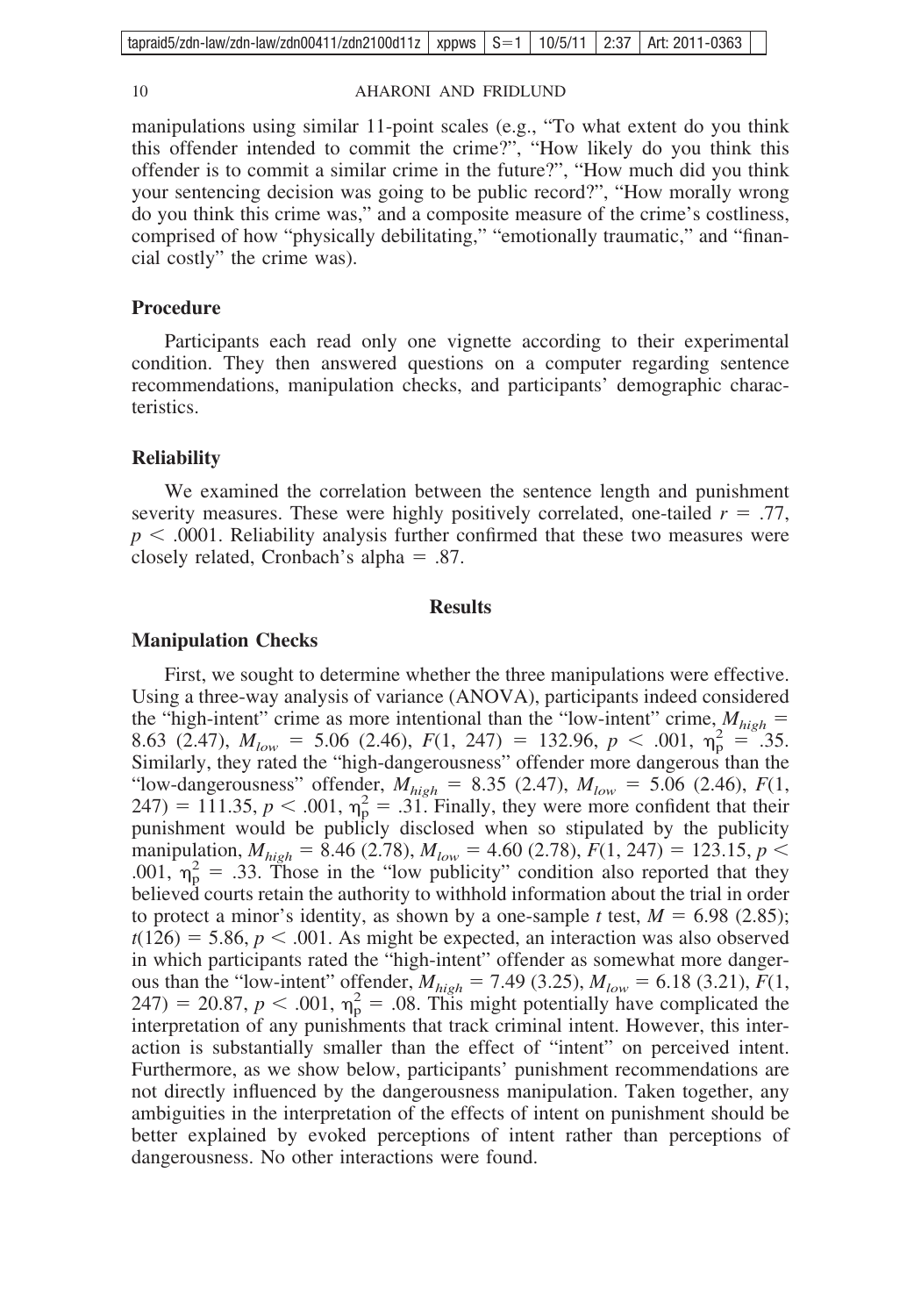To examine whether criminal intent overlaps with the perceived costliness of the crime to the degree that the crime's perceived moral wrongness does, measures of these constructs were subjected to a simultaneous linear regression, with perceived intent and wrongness as independent variables. As predicted, moral wrongness explained a significant proportion (25.2%) of the variance perceived costliness of the crime,  $\beta = .25$ ,  $t(253)$ ,  $= 3.69$ ,  $p < .001$ , but criminal intent did not,  $\beta = .02$ ,  $t(253)$ , = .27,  $p = .78$ . (overall  $R^2 = .06$ ,  $p < .001$ .) This asymmetry validates the previous reasoning, that criminal intent is less confounded by variation in perceived crime costliness than are perceptions of the moral seriousness of the crime.

## **Hypothesis Tests**

Using ANOVA, we then examined whether intent predictably influenced punishment independent of the two consequentialist manipulations.<sup>5</sup> For the Fn5 punishment severity ratings, the predicted effect of intent was observed. No independent effects were observed either for dangerousness or publicity. One small two-way interaction was observed between intent and dangerousness; pair-wise comparisons using Fisher's LSD tests revealed that offender dangerousness positively predicted punishment only when the offense was unintentional. In other words, when, and only when, the offender's crime could be attributed to a brain tumor, his punishment was determined by his stipulated dangerousness. The three-way interaction did not reach significance. However, pair-wise comparisons suggested a nonsignificant trend in which intent retained its predicted effect when dangerousness and publicity were manipulated to be low.

Similar results were obtained for the prison sentence recommendations. A predicted main effect of intent was observed whereby higher criminal intent resulted in a several-year average increase in sentences. A small, predicted main effect of dangerousness was observed, and a small two-way interaction was observed between intent and dangerousness, showing again that offender dangerousness positively predicted punishment only when the offense was unintentional. No other main effects or interactions were observed (see Table 1). **T1**

Next, we reasoned that if the effect of intent on punishment is truly the result of the retributive motive, then this effect should be mediated by the desire to make the offender suffer. Moreover, the desire for suffering should not be influenced by the two consequentialist motives (dangerousness or publicity of punishment). The predicted mediation was found using a series of steps modeled after Baron and Kenny's test of mediation (1986). In this approach, mediation is demonstrated by showing that (1) the initial factor predicts the outcome variable, (2) the initial factor predicts variance in the hypothesized mediator, and (3) the mediator predicts the outcome variable, controlling for the influence of the initial factor. In accordance with Step 1, we showed above using a three-way ANOVA that our initial factor, intent, had a unique significant effect on both subjective punishment and sentence length. Second, intent independently predicted the hypothesized

 $5$  The original punishment measures were skewed to an excessive degree ( $>$  twice the standard error of skewness) but were successfully normalized prior to hypothesis testing, using a  $\log_{10}$  and  $log<sub>100</sub>$  transformation, respectively.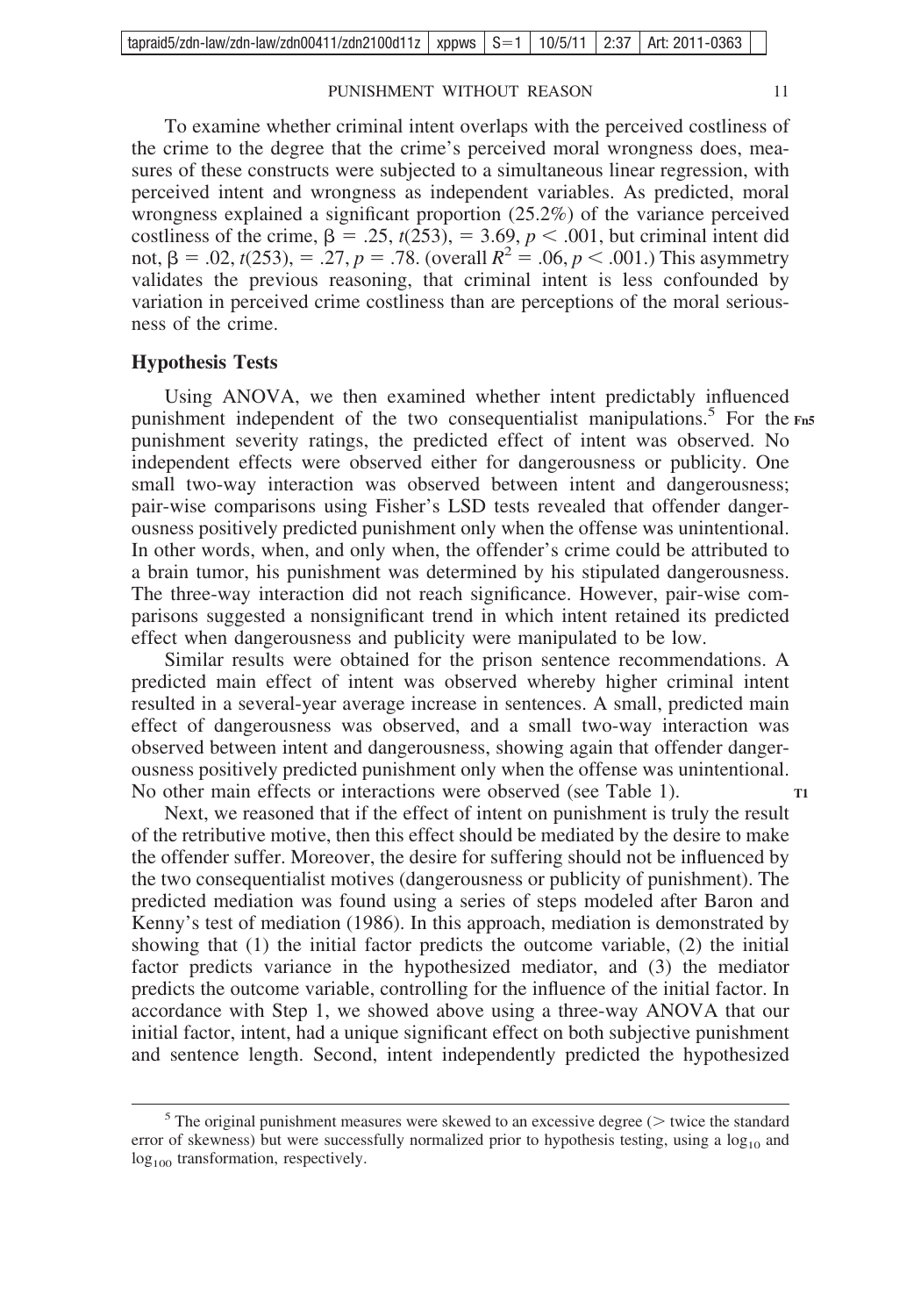Table 1

| Intent | Dangerousness | Publicity | Subjective<br>punishment |      | Sentence<br>length |      |     |
|--------|---------------|-----------|--------------------------|------|--------------------|------|-----|
|        |               |           | $\boldsymbol{M}$         | SD   | $\boldsymbol{M}$   | SD   | N   |
| Low    | Low           | Private   | 5.70                     | 2.40 | 6.42               | 2.03 | 33  |
|        |               | Public    | 4.94                     | 2.05 | 5.79               | 2.48 | 33  |
|        |               | Total     | $5.32^{b}$               | 2.25 | 6.11 <sup>e</sup>  | 2.27 | 66  |
|        | High          | Private   | 5.97                     | 2.14 | 7.03               | 3.46 | 31  |
|        |               | Public    | 6.13                     | 2.67 | 6.94               | 3.45 | 31  |
|        |               | Total     | $6.05^{\rm b}$           | 2.40 | 6.98 <sup>e</sup>  | 3.43 | 62  |
|        | Total         | Private   | 5.83                     | 2.27 | 6.72               | 2.81 | 64  |
|        |               | Public    | 5.52                     | 2.42 | 6.34               | 3.03 | 64  |
|        |               | Total     | 5.67 <sup>a</sup>        | 2.34 | $6.53^{\circ}$     | 2.91 | 128 |
| High   | Low           | Private   | 9.03                     | 1.47 | 9.22               | 1.54 | 32  |
|        |               | Public    | 9.22                     | 1.10 | 9.56               | 1.11 | 32  |
|        |               | Total     | 9.13                     | 1.29 | 9.39               | 1.34 | 64  |
|        | High          | Private   | 9.00                     | 1.63 | 9.32               | 1.80 | 31  |
|        |               | Public    | 8.71                     | 1.16 | 9.29               | 1.32 | 31  |
|        |               | Total     | 8.85                     | 1.41 | 9.31               | 1.56 | 62  |
|        | Total         | Private   | 9.02                     | 1.54 | 9.27               | 1.66 | 63  |
|        |               | Public    | 8.97                     | 1.15 | 9.43               | 1.12 | 63  |
|        |               | Total     | 8.99 <sup>a</sup>        | 1.35 | 9.35 <sup>c</sup>  | 1.45 | 126 |
| Total  | Low           | Private   | 7.34                     | 2.60 | 7.80               | 2.28 | 65  |
|        |               | Public    | 7.05                     | 2.71 | 7.65               | 2.70 | 65  |
|        |               | Total     | 7.19                     | 2.65 | 7.72 <sup>d</sup>  | 2.49 | 130 |
|        | High          | Private   | 7.48                     | 2.43 | 8.18               | 2.97 | 62  |
|        |               | Public    | 7.42                     | 2.42 | 8.11               | 2.85 | 62  |
|        |               | Total     | 7.45                     | 2.41 | 8.15               | 2.90 | 124 |
|        | Total         | Private   | 7.41                     | 2.51 | 7.98 <sup>d</sup>  | 2.63 | 127 |
|        |               | Public    | 7.23                     | 2.57 | 7.87               | 2.78 | 127 |
|        |               | Total     | 7.32                     | 2.53 | 7.93               | 2.70 | 254 |

*Untransformed Mean Ratings of Subjective and Objective Punishment Recommendations (Range: 1–11) as a Function of Criminal Intent, Dangerousness, and Publicity*

*Note.* Significant comparisons are denoted by matching letter pairs: (A) main effect of intent,  $F(1, 246) = 183.64$ ,  $p < .001$ ,  $\eta_p^2 = .43$ ; (B) Intent  $\times$  Dangerousness interaction,  $F(1, 246) = 3.96, p < .05, \eta_{\rm p}^2 = .02$ ; (C) main effect of intent,  $F(1, 246) = 93.73, p =$ .001,  $\eta_p^2 = .28$ ; (D) main effect of dangerousness,  $F(1, 246) = 4.42$ ,  $p < .05$ ,  $\eta_p^2 = .02$ ; (E) Intent  $\times$  Dangerousness interaction,  $F(1, 246) = 5.37, p < .05, \eta_{p}^{2} = .02$ . Nonsignificant effects for subjective punishment include dangerousness:  $F(1, 246) = .23$ ,  $p =$ .63, 1 -  $\beta$  = .08; publicity: *F*(1, 246) = .90, *p* = .34, 1 -  $\beta$  = .16; Intent  $\times$ Dangerousness  $\times$  Publicity interaction:  $F(2, 246) = 3.32$ ,  $p = .07$ ,  $1 - \beta = .44$ . Nonsignificant effects for objective punishment include publicity:  $F(2, 246) = .21$ ,  $p =$ .65, 1 –  $\beta$  = .08; Intent  $\times$  Dangerousness  $\times$  Publicity interaction:  $F(2, 246) = .74$ ,  $p =$ .39,  $1 - \beta = .14$ .

mediator of suffering,  $F(1, 246) = 136.32$ ,  $p < .001$ ,  $\eta_p^2 = .36$ . In this step, suffering was not predicted by dangerousness,  $F(1, 246) = 72$ ,  $p = .40$ ,  $1 - \beta =$ .14, or by publicity,  $F(1, 246) = .94$ ,  $p = .33$ ,  $1 - \beta = .16$ . Third, independent linear regressions on the two punishment measures showed that the desire for suffering ratings positively predicted punishment ratings, controlling for intent,  $R^2$  = .65 and  $R^2$  = .67, respectively. Specifically, the desire for suffering uniquely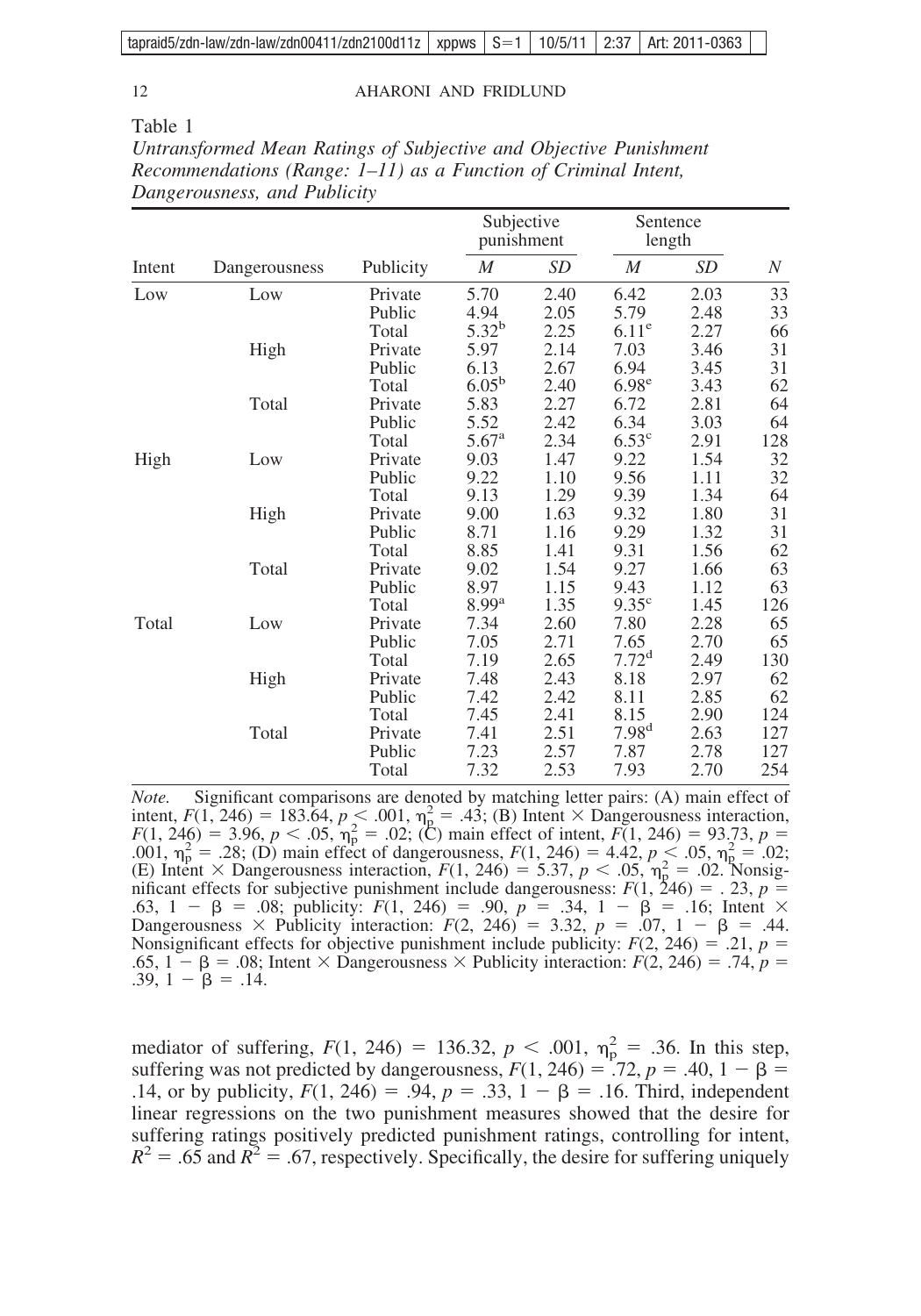explained 48% of the variance in subjective punishment,  $\beta = .60, p < .001$ , and 42% of the variance in sentence,  $\beta = .52$ ,  $p < .001$ . Taken together, the main effect of intent on punishment can be explained largely by the desire for the offender to suffer.

## **Additional Analyses**

To test the prediction that more politically liberal participants will be more lenient overall in their punishment decisions, the correlation between political conservatism and punishment was examined. Indeed, more liberal participants recommended punishments that were less severe than those more conservative,  $r = .13$ ,  $p < .05$ . A similar trend was observed with respect to sentence length; more liberal participants tended to recommend shorter sentences,  $r = .10$ ,  $p =$ .097.

## **Study 1 Conclusion and Limitations**

Study 1 confirmed the hypothesis that punitive sentiments would emerge in reaction to a retributive cue (intent) even when the common consequentialist cues of incapacitation and deterrence were minimized, suggesting evidence of retribution. This pattern of results is consistent with findings by Baron and Ritov (1994). In that study, participants fined a negligent company more than what would be needed for full compensation even when circumstances precluded the need for specific or general deterrence. The present study extends this pattern of results to the criminal domain.

With regard to criminal punishment, similar conclusions have been drawn by many other researchers. As noted, Darley, Carlsmith and others have attempted to elicit retribution independently of consequentialist motives, and they observed greater punishment in response to what they believed to be purely retributive cues.

The present results provide purer evidence of retribution as a motive for punishment than previous studies because those studies did not orthogonally manipulate indices of retribution, incapacitation, and deterrence simultaneously, or did not do so sufficiently. Consequently, variation associated with one motive could be explained by its overlap with another. The present study attempted to lessen the influence of these common confounds, and still found evidence strongly suggestive of the retributive motive. Thus, although the Study 1 conclusion is not novel on its face, it strengthens the validity of that conclusion by ruling out critical but previously neglected confounds.

In Study 1, we also observed a small but significant effect of dangerousness on sentence length recommendations. Similar effects have been observed in other studies (e.g., Aharoni, 2009; Darley et al., 2000; for an exception see Sunstein, Schkade, & Kahneman, 2000). However, in the present case, this main effect was trumped by an interaction whereby dangerousness was only relevant when intent was low. Surprisingly, we found no independent effect of publicity on punishment recommendations—a result that is inconsistent with previous literature (e.g., Kurzban et al., 2007; Piazza, 2008). One possible explanation for this null effect is that our between-subjects design may have lacked the sensitivity required to observe true effects of publicity on punishment. However, further research would be needed to explain this inconsistency.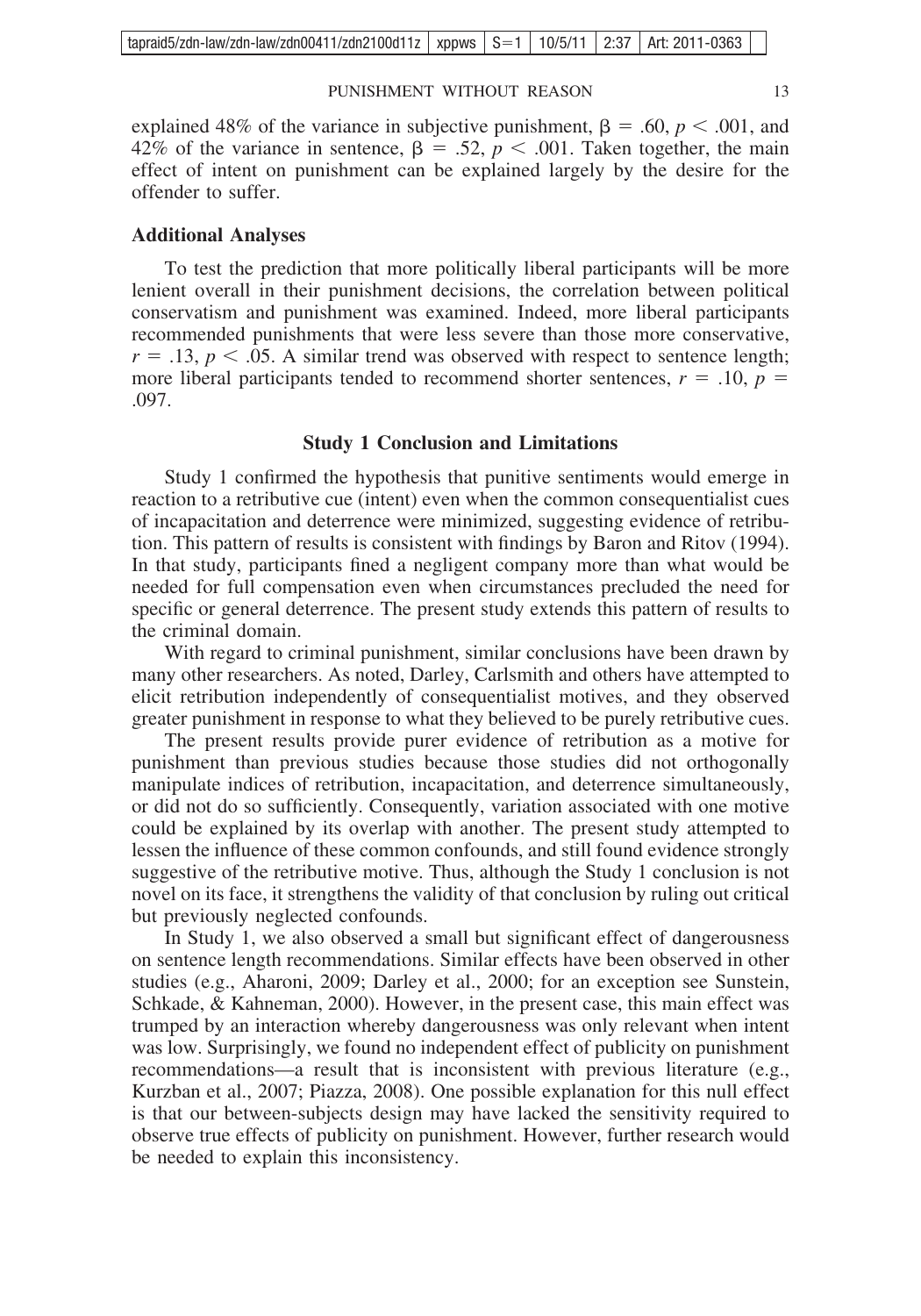As with any scientific experiment, Study 1 is not without its limitations. As we noted, the fact that participants rated the "high-intent" offender as somewhat more dangerous than the "low-intent" offender could leave open the possibility that punishments inspired by the intent manipulation are really tracking dangerousness instead. However, it is difficult to defend this interpretation in light of the two-way interaction and the small effect size associated with the dangerousness main effect. Nonetheless, future efforts to fully dissociate intent from dangerousness will be needed to strengthen our confidence in the unique role of intent in such punishment recommendations.

Some might take issue with the assumption that the brain tumor manipulation is a pure way of operationally defining low intent. As noted, this choice reflected a compromise in crossing intent with dangerousness and a desire to replicate past research. To its credit, belief in the manipulation was supported by the results of the manipulation checks. However, an alternative method could be to manipulate low intent in the context of a crime that was committed accidentally. Although this alternative can make it challenging to cross intent with future dangerousness factorially, it has nonetheless yielded similar effects (see Aharoni, 2009), suggesting that the predicted effect of intent on punishment is robust.

The study was conducted in the sterility of a psychology laboratory and should be extended to more realistic settings. Hypothetical scenarios like those we used have been validated in previous research (Bornstein, 1999; Carlsmith et al., 2002; Rose & Ogloff, 2001; Wilson & O'Gorman, 2002), but richer, more consequential and personally relevant settings, such as mock trials, may produce more naturalistic punishment behavior. In true courts of law, jury decisions are deliberated upon in groups. The present study sought to understand individual punishment psychology before examining how this may be moderated by group factors. Future studies may include true audiences, especially given the demonstrated power of group dynamics on jurors' decision-making (see Janis, 1972). The presence of a true audience is likely to increase the punitive motive of general deterrence.

Finally, our sample of undergraduate participants is unrepresentative of the diversity found in typical courtroom populations. As shown, our university students tended to identify most with democratic, liberal, political attitudes. It was also found that participants who were more politically liberal were slightly less punitive than their more conservative counterparts. Therefore, it is plausible that typical effects of retribution in a population with a more representative proportion of conservative attitudes could be even stronger than we presently observed. Certainly, a broader spectrum of participant ages, backgrounds, and legal expertise would potentially extend the generality of our findings.

## **Study 2: Are We Rational Punishers? Punishment Without Reasons**

# **Method**

## **Participants**

Participants consisted of 49 psychology students from the UCSB, who received introductory psychology course credit for their participation in a study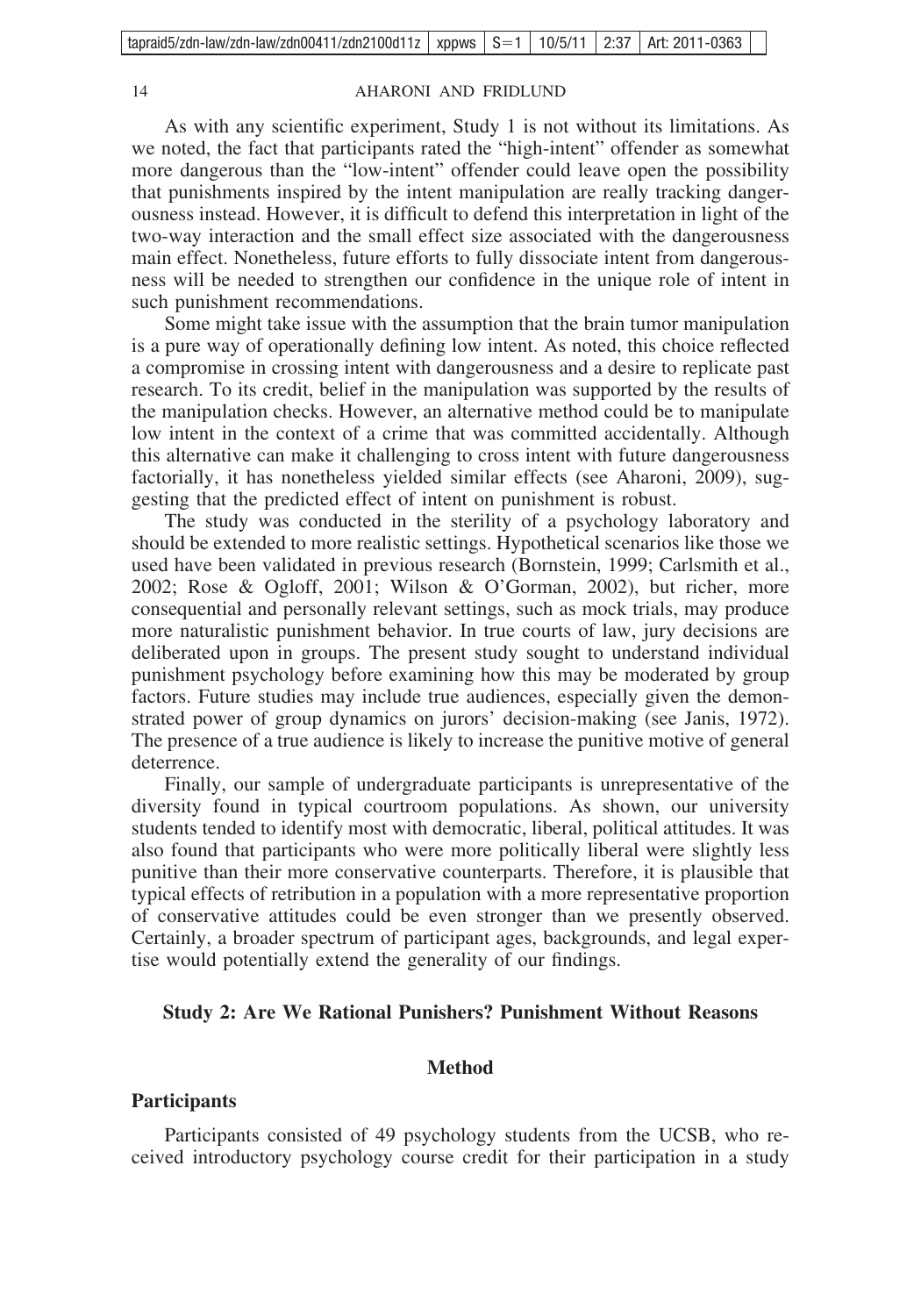entitled "Social Opinions."<sup>6</sup> We excluded responses from two subjects who Fn6 reported consequentialist reasons that were unanticipated because the goal of the interview was not to measure all possible practical motives but to simply rule out those that are common.<sup>7</sup> What remained was an *N* of 47 (36 females, 11 males).  $F_n$ All participants were age-qualified for U.S. jury selection where ages ranged from 18 –26. Other demographic information collected included ethnicity (Caucasian: 32.7%; Hispanic: 20.4%; Asian: 32.7%; Other: 2%), religious affiliation (Christianity: 18.4%; Catholicism: 16.3%; Buddhism: 4.1%; Islam: 0%; Other: 4.1%; None: 18.4%), church attendance ( $M = 10.79$  times per year;  $SD = 19.53$ ), political party affiliation (Democratic: 57.1%; Republican: 2.0%; Independent: 4.1%; Libertarian: 2.0%; Other: 8.2%), and political spectrum affiliation (*M* 4.14;  $SD = 1.97$ ) where  $1 =$  "very liberal" and  $11 =$  "very conservative." Two participants reported having served jury duty, and two reported having a family member who had served as a judge or lawyer.<sup>8</sup> **Fn8**

## **Design**

The design of this study was a semistructured oral interview with a pretest/ posttest measurement. The participants' task was to decide, according to their own standards, the nature and magnitude of punishment that the offender should have received. The vignette was designed to rouse strong moralistic responses. However, as suggested, it was also designed such that the most common practical (i.e., consequentialist) reasons for desiring punishment were moot. In this context, participants were asked to either (1) ascribe punishment or not; and among the former, to either (2) retract or sustain that punishment. By some conceptualizations, any tendency to sustain punishment at rates statistically greater than zero percent of the total sample would be theoretically interesting. However, we upheld a stricter criterion whereby chance performance was based on the assumption of an equal likelihood of obtaining one of the four possible outcomes above. Thus, the specific hypothesis to be evaluated is that more than 25% of the total sample will sustain punishment without explicit reasons.

#### **Materials**

The interview instructions asked participants to imagine they are the judge in the penalty phase of a criminal trial. The trial, depicted in a three-paragraph vignette, described an offender's physical and sexual assault and homicide of a minor. Guilt was positively determined by DNA evidence. General deterrence concerns were minimized by stipulating that no information about the sentence would be released to the public in order to protect the victim's identity. Concerns

<sup>6</sup> All experimental procedures were approved by the UCSB Committee on Human Subjects Research.<br><sup>7</sup> The two consequentialist reasons for punishment that were unanticipated were (1) that the

offender's release could set a legal precedent whereby other more culpable offenders might derive a legal excuse, and (2) that the offender's release could lead to future crime by passing on "criminal genes" to future offspring. The former reason inspired a rebuttal in a subsequent version of the

interview, shown below. The latter reason was noted, but never reported by any other participant. <sup>8</sup> Responses to demographic questions represent approximately 70% of the total sample. These items were not collected in the remaining  $\sim$ 30% of participants.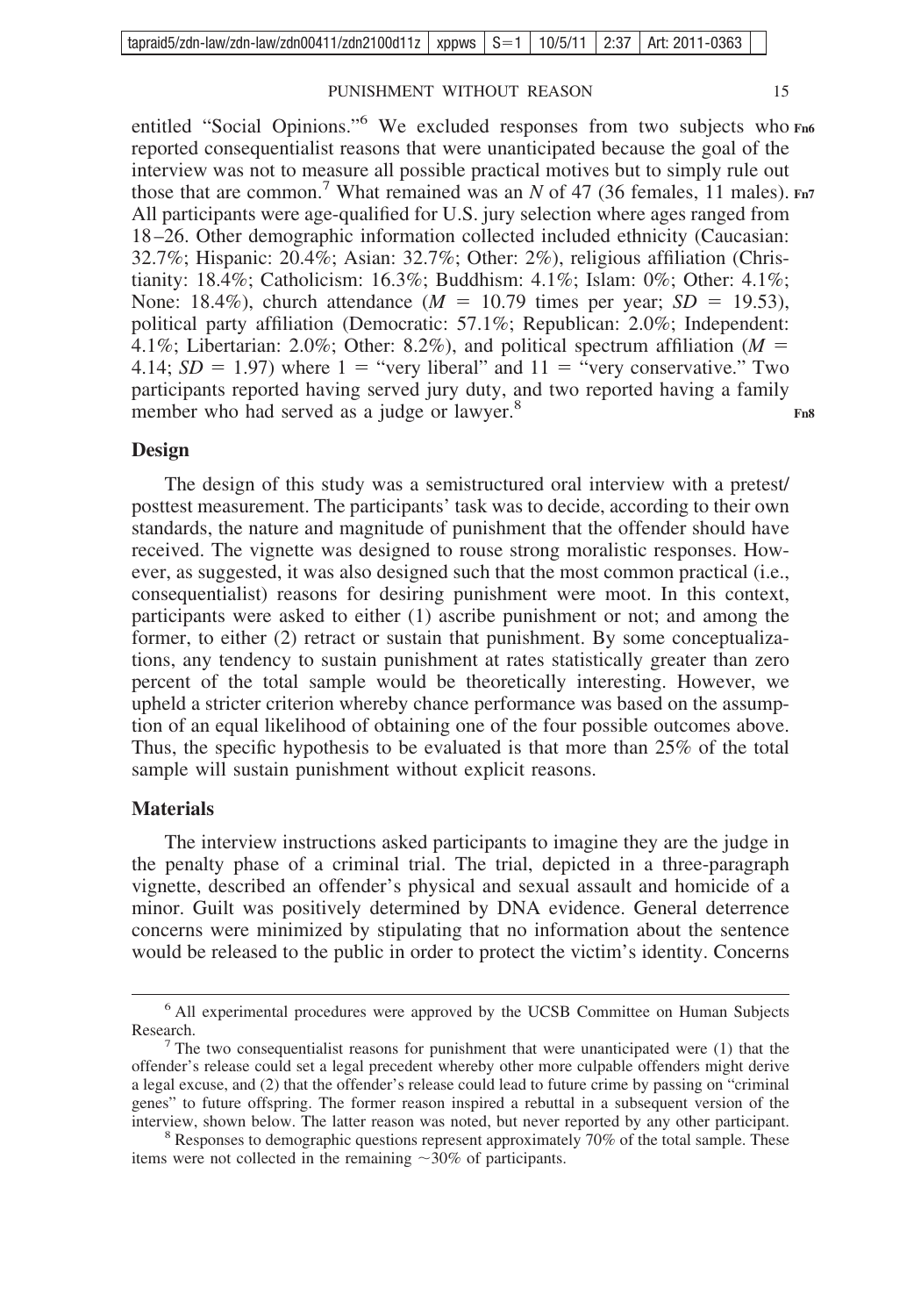about specific deterrence and incapacitation of the offender were minimized by noting that before the penalty phase of his trial, the offender developed symptoms of an autoimmune disease that permanently paralyzed his limbs, rendering him not dangerous to society. Finally, to dispel the desire to punish for the sake of the victim's family, the vignette stated that the family did not desire punishment. (See Appendix B for full interview script.)

# **Procedure**

Participants were asked to read a vignette about a man who committed a malicious criminal offense. Next, they were asked in a face-to-face interview the nature and magnitude of punishment that the offender should receive (pretest). The participants who recommended punishment were asked to justify their reasons for punishment. When they expressed justifications that were irrelevant to the story, the interviewer reminded them why each justification was inapplicable to the scenario. For instance, if they justified their desire for punishment for the purpose of preventing the offender from recidivating, they were reminded that the court accepted evidence that he will no longer be a danger to society on account of his paralysis. They then were probed for their acceptance of this argument. Similarly, if they sought punishment for the purpose of deterring others, they were reminded that the punishment was to be withheld from public record. If they upheld the punishment as a means to preserve consistency of the law, they were reminded that, because the penalty would be confidential, no one else would know whether the ruling had been consistent in this case. If they presented a retributive justification for punishment (e.g., "justice" or "an eye for an eye"), or favored consistency of a moral rule for its own sake, they were challenged to explain what purpose this would serve. This process continued for several minutes until participants either (a) expressed a reason for punishment that was unanticipated or (b) ran out of reasons for the punishment. When the latter occurred, participants once again were asked (posttest) whether they still recommended the punishment and, if so, whether they had any other reasons for doing so.

Responses were coded by the interviewer. To meet criteria for a particular code, note that participants were not expected to demonstrate their philosophical knowledge of punishment theory, but instead, to simply verbalize any lay practical reason for punishing. The interviewer then judged those responses as fulfilling a particular punishment motive.

#### **Results**

Provided the option to either (1) ascribe punishment or not, and among the former, to (2) retract or sustain that punishment, mere chance would predict that 25% of the total sample would sustain punishment. In fact, three of the 47 qualified participants, or 6.4%, desired no punishment at all. Ten more (21.3%) were willing to retract punishment after their arguments were contradicted during the interview. The remaining 34 participants (72.3%) were unwilling to retract punishment, and, when prompted, did not generate any consequentialist reasons for their resolve. A Chi-Square test was employed to examine whether these latter two proportions statistically differed from the chance-level criterion. Indeed they did,  $\chi^2(1) = 13.09, p < .001$ .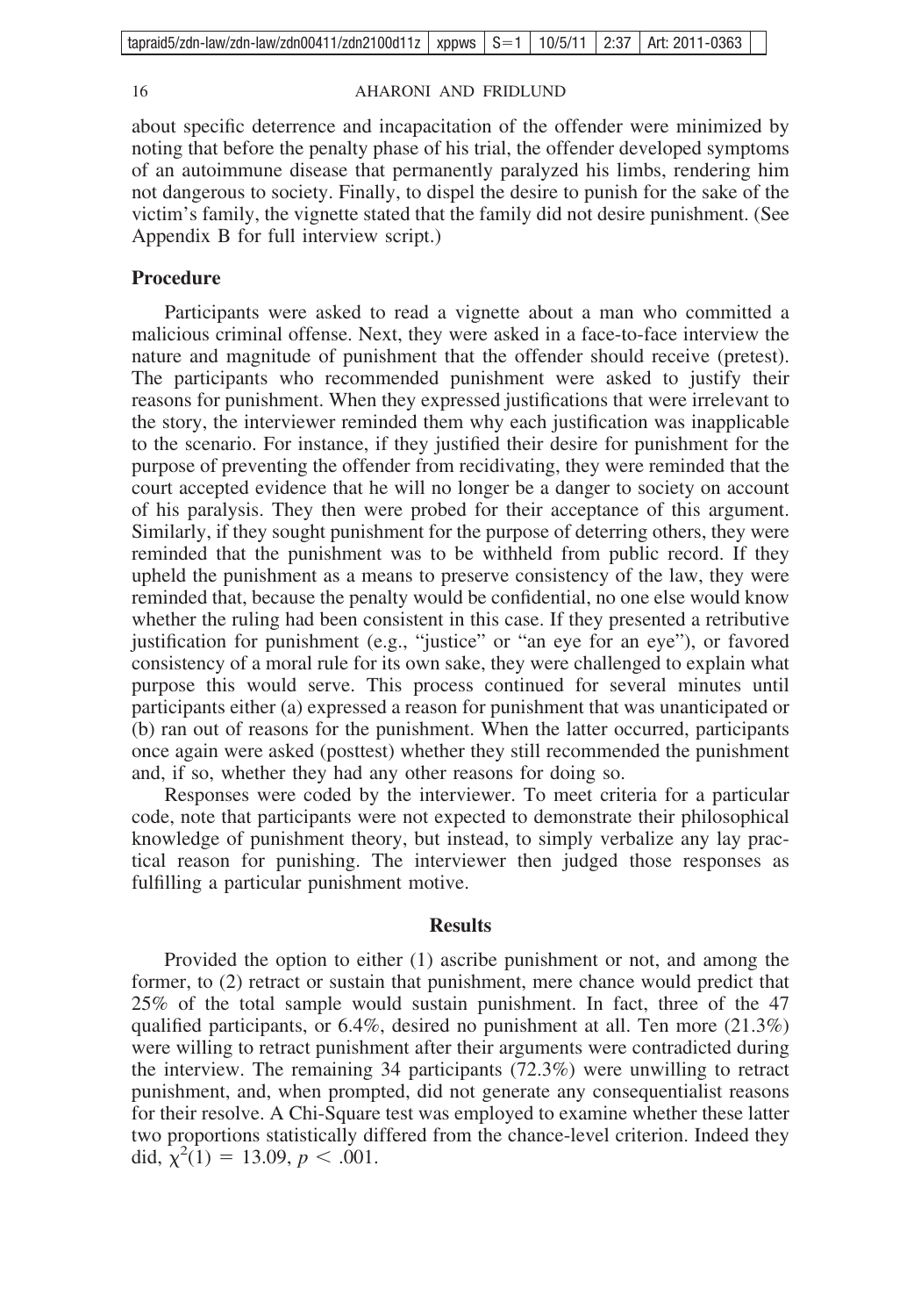Notably, in response to the question "How bad was the crime on a 1–10 scale?" the original three participants who did not wish to punish the offender nonetheless rated the offense just as bad ( $M = 9.0$ ,  $SD = 1.0$ ) as did the other participants ( $M = 8.93$ ,  $SD = 1.05$ ). Indeed, no single interviewee rated the moral seriousness of the crime less than 7 points out of 10.

The uneven gender distribution of the participants, though similar to the gender base rates in our college population, left our effects vulnerable to a gender confound. However, we found no evidence that gender affected the three possible punishment recommendations (Mann–Whitney  $U(45) = 175.00, Z = -.74, p =$ .577).

#### **Study 2 Conclusion and Limitations**

As predicted, a substantial proportion of participants recommended punishment even after being disarmed of their explicit reasons for doing so. As noted, any persistence of punishment statistically greater than zero would have been interesting. However, the observed proportion far exceeded even the more stringent chance-level estimate of 25% and prevailed as the supermajority response. Moreover, given that our participants, like most university students (see Intercollegiate Studies Institute report, 2009), describe themselves as more liberal than conservative, we might expect that these university students are disproportionately "soft on crime" compared to the general U.S. population, and as such would be less inclined, if anything, toward moralistic punishment. Thus, a random sample might predict even greater persistence in such punitive attitudes.

Similar results have been obtained by other researchers. As mentioned above, Carlsmith and colleagues showed that participants' punitive sentiments were not satisfied when they learned that the offender was unlikely to recidivate due to a disabling medical condition (Carlsmith, Darley, & Robinson, 2002). The present study expanded on this finding by showing that punitive sentiments will still persist when other practical concerns beyond specific deterrence are addressed.

Similarly, Greene and colleagues (Greene, Nystrom, Engell, Darley, & Cohen, 2004; Greene et al., 2001) found that their study participants were far less likely to support killing an innocent bystander to save five others when doing so would have required personal contact rather than use of a mechanical switch. In addition, participants were unable to provide a rationale for this inconsistency, suggesting their responses were shaped more by heuristic than rational processes. The present study complements these findings by suggesting that within the context of criminal punishment, some lay punishment decisions may also be formulated by such heuristics more than by practical reason.

Finally, the observed pattern of results closely parallels research by Haidt et al. (2000/2001), which found that the majority of participants had great difficulty defending their persistent objections to ostensibly immoral acts with little negative consequence. Again, the present study extends this work by suggesting a strong role for heuristics judgment, not just as an internal objection to immoral acts, but also as an obligation to punish putatively immoral actors by way of legal sanction.

Before we accept this conclusion, several other factors must be considered. First, this exploratory study was engineered to discover whether unexamined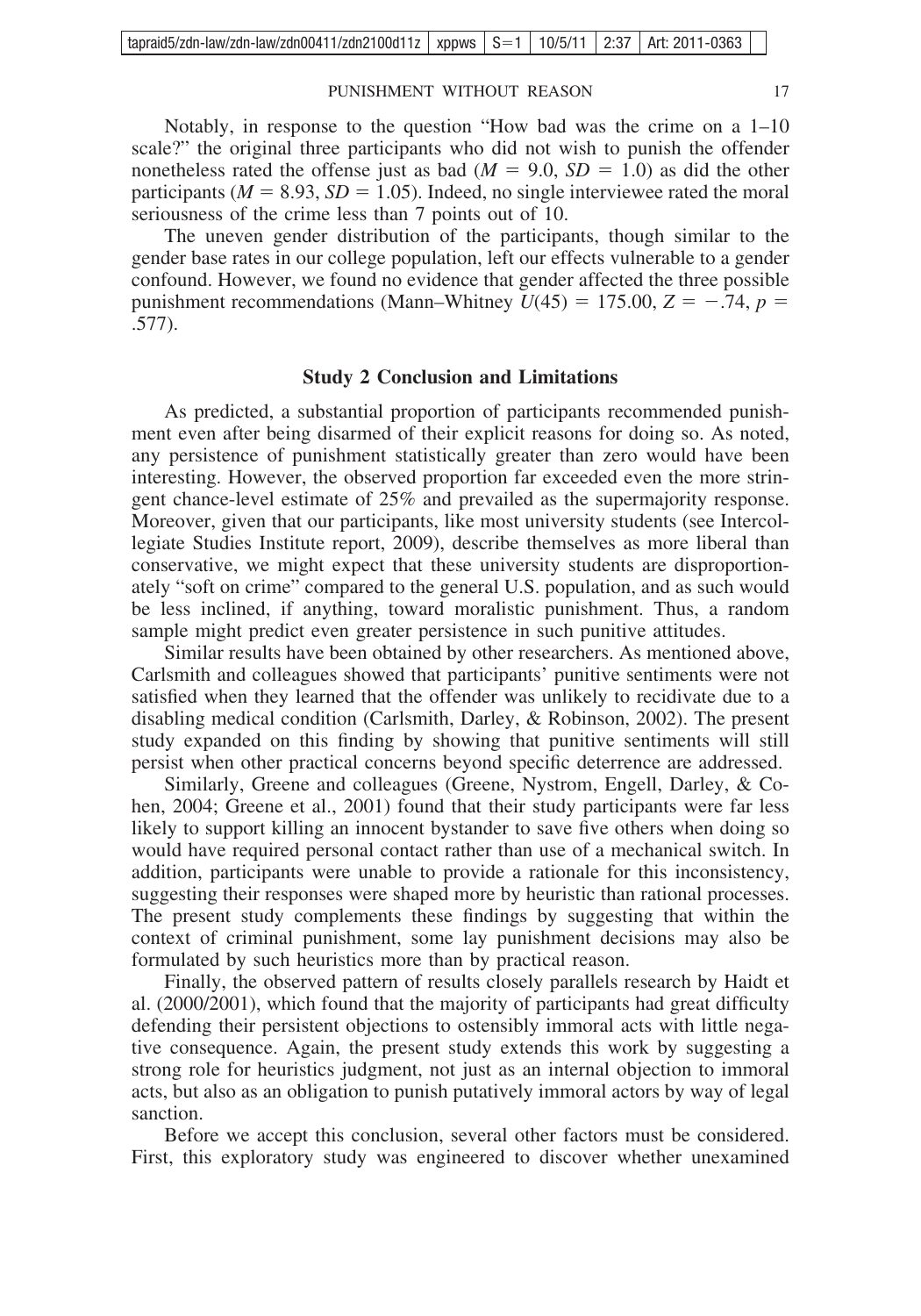heuristic processes played any role in moral decision making, not to exclude any role for practical reasoning. To the contrary, we would argue that practical reason can and does guide punitive decisions. Both may operate hand-in-hand in the course of moral development. For example, the rationalizations that occur following a moral decision may constitute the reasons that underlie the next moral decision. As the responses of 21% of our participants suggest, punitive heuristics can be managed.

Second, the interview was not double-blind. Because the interviewer was privy to the study's hypothesis, it is possible that, through unintended experimental demands, the interviewer could have biased participants to sustain their punishment recommendations when they might have otherwise retracted. We upheld two checks against this possibility. First, any ambiguous or ambivalent punishment judgments were coded as counter to the study's hypothesis (i.e., instrumental). Second, the interview was specifically scripted, via an onslaught of suggestions, to gently, but repeatedly, encourage punitive participants to retract their punishments on practical grounds—again, counter to the study's hypothesis. In this manner, the nature of the questioning places the interviewer in an amiable but adversarial relationship with the participants, and we surmise that a questioner naïve to the experiment's hypotheses at the outset would probably not remain so for long.

Because the interview was designed to encourage punishment retraction, it is possible that some punitive judgments persisted out of stubbornness, or psychological reactivity against the interviewer's appeals. Indeed, such reactance patterns have been observed in studies of the effects of persuasion on conformity (e.g., Brehm & Himelick Cole, 1966; Brehm & Mann, 1975). However, such patterns are usually associated with attitudes of annoyance or defiant anger (Dillard & Shen, 2005). While we cannot exclude the operation of reactance, we witnessed no testiness or irritability among any of the subjects engaged in our interview.

It is also possible that the participants who were classified as persistent punishers in fact had specific reasons for their apparent persistence that they did not communicate. One such possibility might be that, despite having valid practical reasons for punishment, they were unable to articulate these reasons. However, in our view, it is the very fact that such individuals were unable to articulate practical reasons that defines them as nonrational noninstrumental punishers. Another possibility is that participants had valid practical reasons for punishment that they chose not to articulate due to social desirability pressures. However, if their responses were truly driven by social desirability, they should have been expected to retract their punishments as well, but they did not.

As with all vignette-based studies, it is unclear the extent to which participants' punishment recommendations would be comparable to their real-world analogues. One challenge to the ecological validity of such studies is that decisions are inconsequential, accruing no actual costs or benefits to the punisher. However, there is reason to believe that under real-world circumstances, where reputations might be at stake, even more respondents would punish in a heuristic noninstrumental manner. For instance, in one-shot experimental economics games with real monetary payoffs, researchers have found that reductions in punishers' perceived anonymity increase the degree to which they punish those who have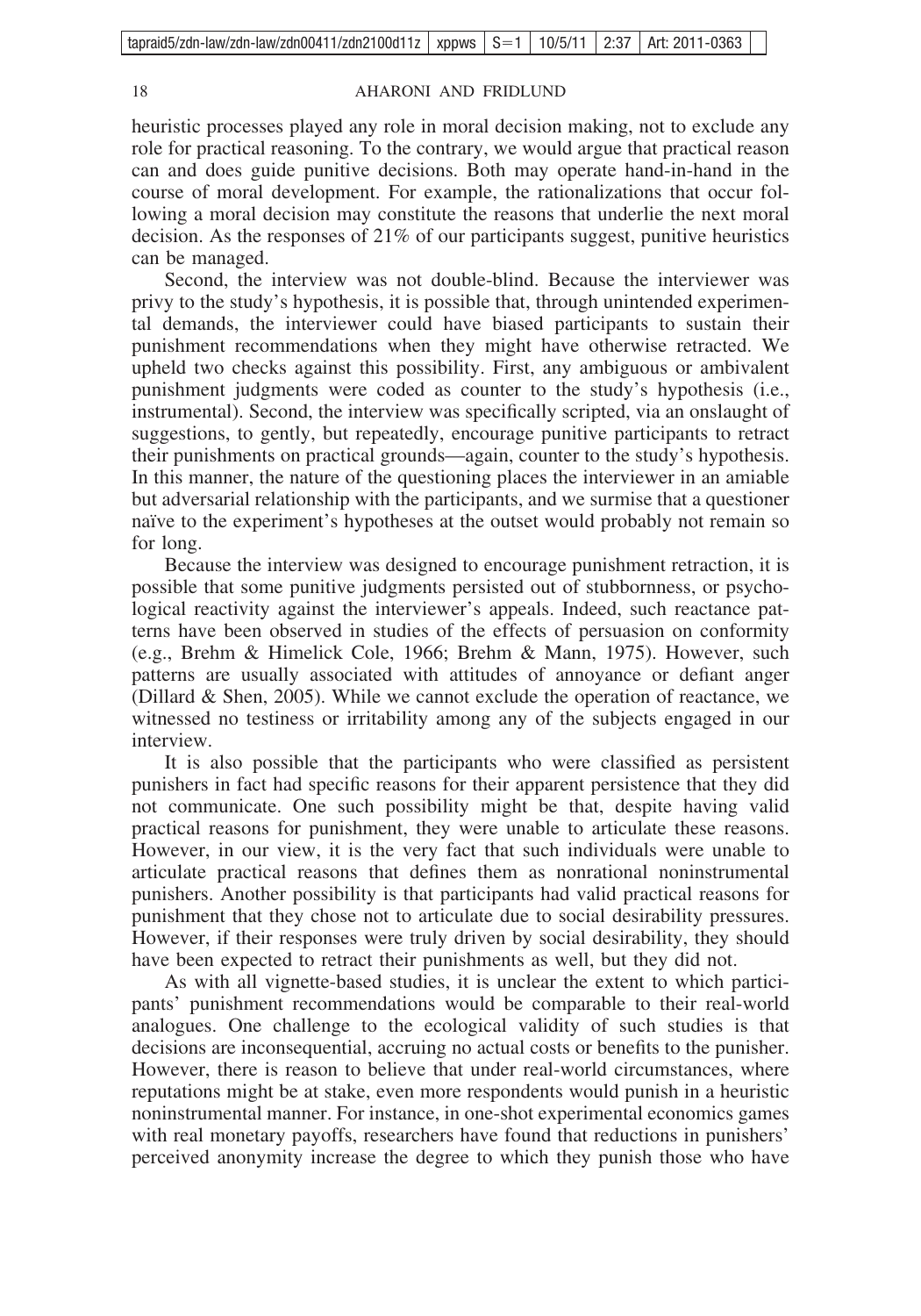violated a cooperation norm, even though participants were told they would not play more than one round (Kurzban, Descioli, & O'Brien, 2007; Piazza, 2008). Similarly, other studies have shown that visual depictions of disembodied eyespots increase the amount of money participants are willing to share with "responders" in a dictator game, suggesting that our sense of social obligation may be cued automatically by nonrational stimuli (Haley  $&$  Fessler, 2005). Still others have observed increases in participants' donations, as well as their moralistic rationales for these donations, when such donation decisions had payoffs that were real as opposed to merely hypothetical (Aguiar, Brañas–Garza, & Miller, 2008). The authors attribute some of these differences to increases in information relevant to the recipient's welfare. To the extent that information about the offender, victim, and other observers increases moralistic punishment, these cues should be more potent in actual criminal trials than in vignette-based studies.

Another challenge to the ecological validity of the present study is that lay punishment behavior might not generalize to that of trial court judges. Their knowledge and expertise in legal policy and practice might of course strongly influence how much they punish a given offender. However, even judges are not immune to common biases that guide human decision making. For instance, it has been consistently observed that judges tend to grant more lenient sentences to female defendants than to male defendants, controlling for other legally relevant variables (Bickle & Peterson, 1991; Daly & Bordt, 1995; Steffensmeier, Kramer, & Streifel, 1993). Even holding such extralegal influences aside, the practice of formulating a punishment decision is complicated by the fact that most Western jurisdictions offer extremely wide discretion to the punisher regarding adherence to retributive and consequentialist punishment motives (Rappaport, 2003). With no legal guidance on how punishers ought to weigh the relative importance of the various punishment goals, the question of the punisher's motives may be, at heart, a lay issue. That is, jurors in capital trials and judges alike must largely resort to their own devices when making punishment decisions in this nebulous domain. As such, examining lay decision making may provide a meaningful contribution to questions of the psychology of criminal punishment. In support of this contention, justice research has shown that undergraduate samples can provide valid models of typical jury behavior (Rose & Ogloff, 2001).

Last, as in Study 1, attempts to measure noninstrumental punishment should be extended to more ecologically realistic settings and to samples rich in demographic and political diversity. It will be vital to establish that heuristics-driven punishment is not simply an artifact of our laboratory environment or our relatively small homogenous university sample.

These important limitations notwithstanding, the overwhelming persistence of punishment without explicit, practical reasons suggests that at least some of our lay punitive decisions may be driven by nonrational noninstrumental heuristics.

#### **General Discussion**

Early research in motives for criminal punishment made great strides in demonstrating the complex nature of these motives, but it did not adequately demonstrate the independent operation of retribution. As suggested, this difficulty arises from the fact that retributive and consequentialist motives for punishment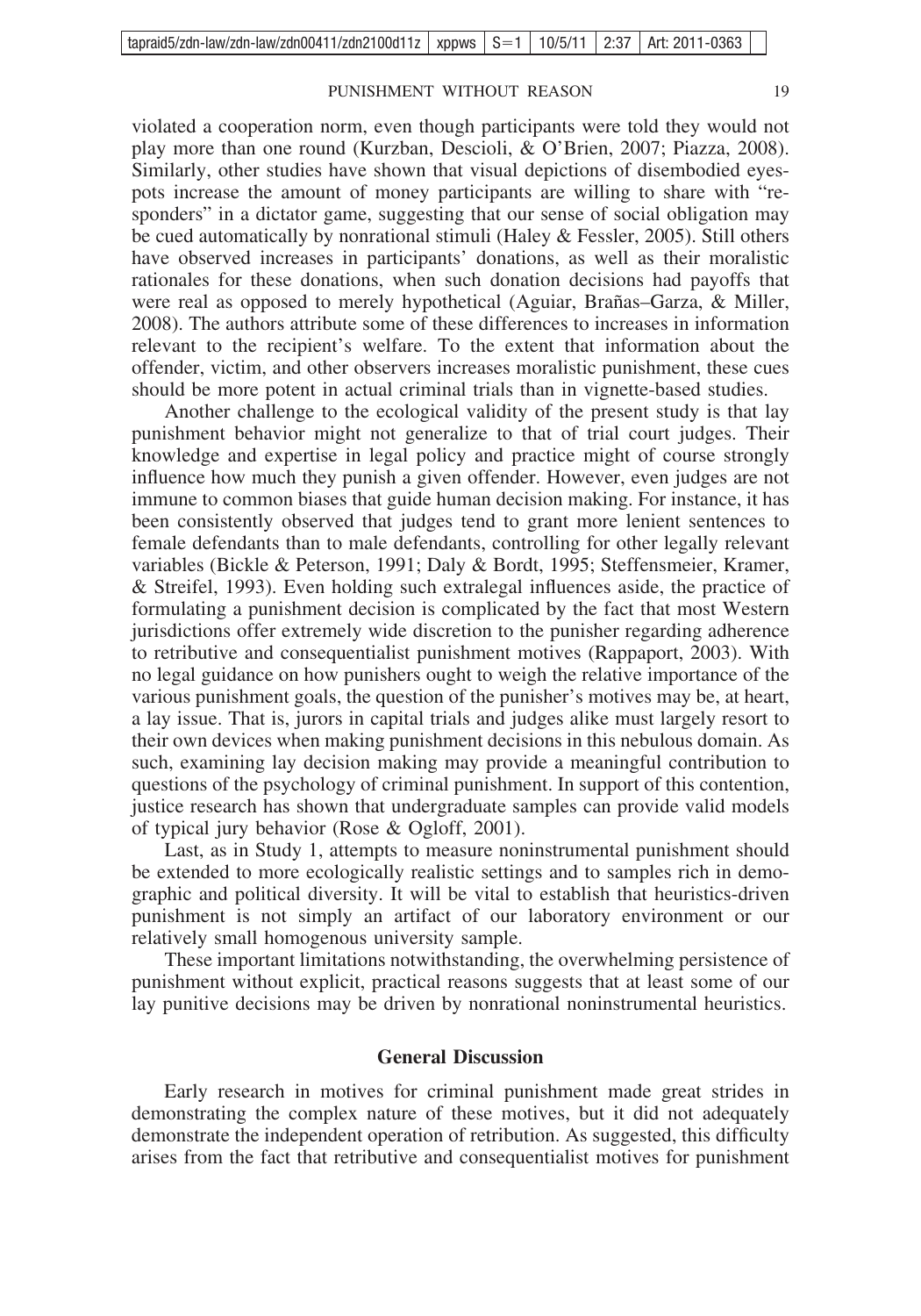are often entangled in practice. However, understanding their unique contributions may be necessary to decide when they assist or hinder social goals such as crime prevention. This places a continued burden on experimentalists to demonstrate the unique contributions of each motive to the various contexts in which punishment decisions are made. The present studies attempted to overcome some of the prior limitations by mitigating the most common consequentialist reasons for punishment, and evaluating whether punishment in this context remains responsive to purely retributive cues.

The present studies showed that participants persisted in punishment of a violent offender even when the practical consequences of punishment were removed. This pattern was evoked largely on the basis of criminal intent (Study 1) and was hard to verbally justify (Study 2). These findings lend needed support to the theory that such punishment is driven primarily by retribution; however, this stance we call retribution may be better explained by heuristic processes rather than by abstract moral principles. These conclusions converge with and extend prior research, as we have outlined in the Study 1 and II conclusions sections above.

If human punishment is driven largely by retribution, and retribution is arrived at by way of heuristic judgments, we are forced to ask whether we can trust such judgments. Sometimes heuristic decision making serves us well. Indeed, researchers have suggested that retributive motives may in fact have reliably deterred aggressors over our species' phylogenetic development (Aharoni, 2009; Daly & Wilson, 1988; McCullough, 2008; Price, Cosmides, & Tooby, 2002; Trivers, 1971), which may explain why these theoretical constructs can be so difficult to tease apart. At other times, however, even the most common heuristic inclinations can be plainly wrong, as research in psychology has long warned (Denes–Raj & Epstein, 1994; Gilovich & Douglas, 1986). For example, research on infanticide behavior (Daly & Wilson, 1988) shows how impulses that might have benefitted our ancestors' individual fitness may not be useful to societal groups. Likewise, it remains a topic of continued debate as to whether and when retribution serves prosocial goals (e.g., Greene & Cohen, 2004; Moore, 1997; **AQ: 1**Robinson & Darley, 1997).

When research suggests that incarceration is not just ineffective at deterring crime but even criminogenic, the persistent desire for retribution without practical reasons becomes difficult to justify. As such, policies that enable retribution, such as those found in the Model Penal Code, may warrant deeper scrutiny. Ultimately, a justice policy that is critical of retributive punishment could motivate the development of more effective deterrence practices within courtrooms, correctional facilities, and therapeutic settings. Such a change will depend on a thorough scientific understanding of the psychology of punitive decision making.

#### **References**

Aguiar, F., Brañas–Garza, P., & Miller, L. M. (2008). Moral distance in dictator games. *Judgment and Decision Making, 3,* 344 –354. http://journal.sjdm.org/

Aharoni, E. (2009). *Why do we punish? Studies of lay judgments against criminal offenders*. Doctoral dissertation, Department of Psychology, UCSB. Santa Barbara, CA.

Baron, J., & Ritov, I. (1994). Reference points and omission bias. *Organizational Behavior and Human Decision Processes, 59,* 475– 498. [doi:10.1006/obhd.1994.1070](http://dx.doi.org/10.1006/obhd.1994.1070)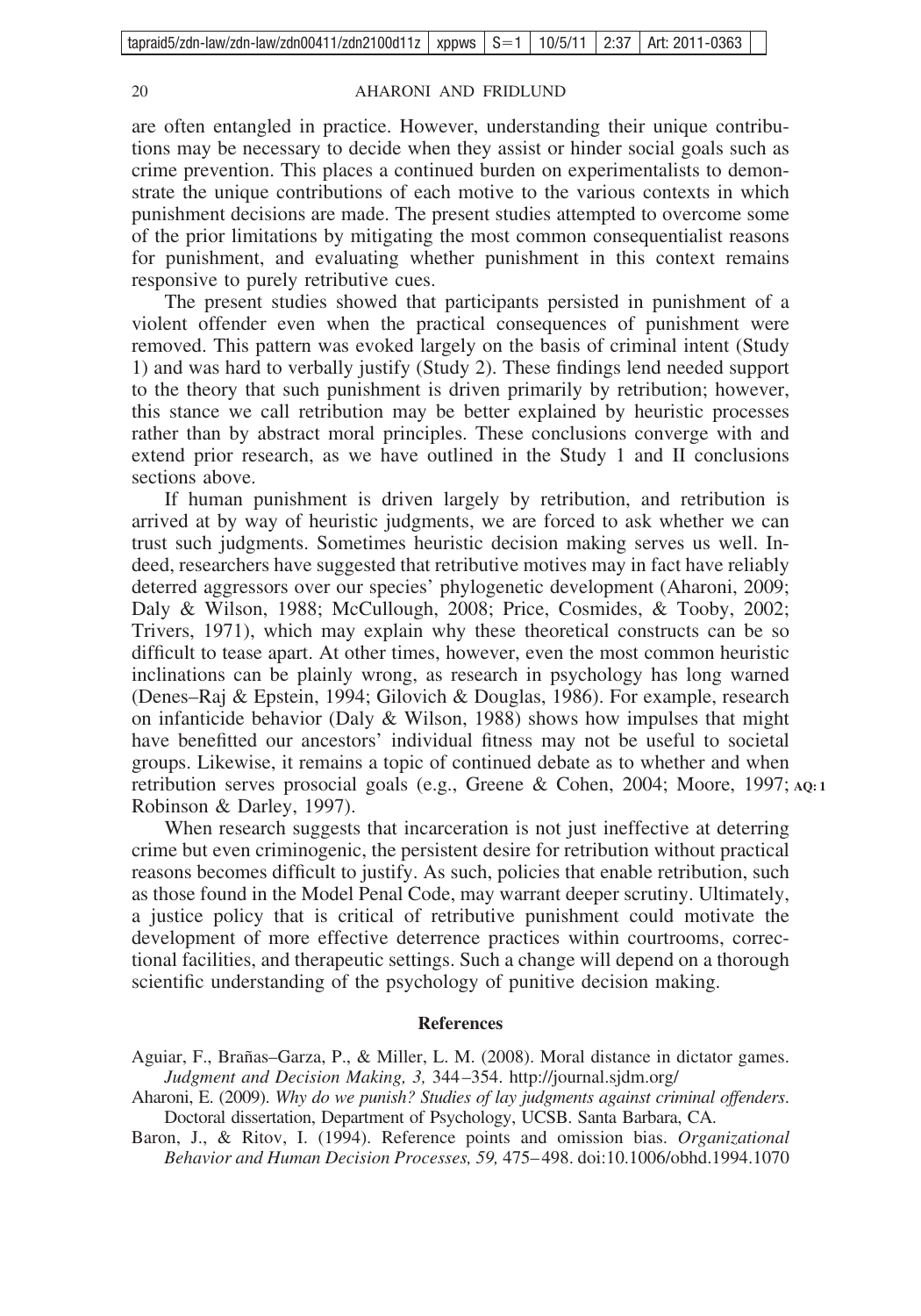Baron, R., & Richardson, D. (1994). *Human aggression*. New York, NY: Plenum Press.

- Baron, R. M., & Kenny, D. A. (1986). The moderator-mediator variable distinction in social psychological research: Conceptual, strategic, and statistical considerations. *Journal of Personality and Social Psychology, 51,* 1173–1182. [doi:10.1037/0022-](http://dx.doi.org/10.1037/0022-3514.51.6.1173) [3514.51.6.1173](http://dx.doi.org/10.1037/0022-3514.51.6.1173)
- Beccaria, C. (1986). *On crimes and punishments,* (D. Young, Trans.) Indianapolis, IN: Hackett. (Original work published in 1764)
- Bentham, J. (1789/1988). *An introduction to the principles of morals and legislation,* New York, NY: Prometheus Books.
- Bickle, G., & Peterson, R. (1991). The impact of gender-based family roles on criminal sentencing. *Social Problems, 38,* 372–394. [doi:10.1525/sp.1991.38.3.03a00050](http://dx.doi.org/10.1525/sp.1991.38.3.03a00050)
- Blum West, S. R. (1985). The seriousness of crime: A study of popular morality. *Deviant Behavior, 6,* 83–98. [doi:10.1080/01639625.1985.9967661](http://dx.doi.org/10.1080/01639625.1985.9967661)
- Bohm, R. (1992). Retribution and capital punishment: Toward a better understanding of death penalty opinion. *Journal of Criminal Justice, 20,* 227–236. [doi:10.1016/0047-](http://dx.doi.org/10.1016/0047-2352%2892%2990047-D) [2352\(92\)90047-D](http://dx.doi.org/10.1016/0047-2352%2892%2990047-D)
- Bornstein, B. H. (1999). The ecological validity of jury simulations: Is the jury still out? *Law and Human Behavior, 23,* 75–91. [doi:10.1023/A:1022326807441](http://dx.doi.org/10.1023/A:1022326807441)
- Brehm, J. W., & Himelick Cole, A. (1966). Effect of a favor which reduces freedom. *Journal of Personality and Social Psychology, 3,* 420 – 426. [doi:10.1037/h0023034](http://dx.doi.org/10.1037/h0023034)
- Brehm, J. W., & Mann, M. (1975). Effect importance of freedom and attraction to group members on influence produced by group pressure. *Journal of Personality and Social Psychology, 31,* 816 – 824. [doi:10.1037/h0076691](http://dx.doi.org/10.1037/h0076691)
- Carlsmith, K. M. (2006). The roles of retribution and utility in determining punishment. *Journal of Experimental Social Psychology, 42,* 437– 451. [doi:10.1016/j.jesp.2005](http://dx.doi.org/10.1016/j.jesp.2005) .06.007
- Carlsmith, K. M., Darley, J. M., & Robinson, P. H. (2002). Why do we punish? Deterrence and Just Deserts as motives for punishment. *Journal of Personality and Social Psychology, 83,* 284 –299. [doi:10.1037/0022-3514.83.2.284](http://dx.doi.org/10.1037/0022-3514.83.2.284)
- Chen, M. K., & Shapiro, J. M. (2007). Do harsher prison conditions reduce recidivism? A discontinuity-based approach. *American Law and Economics Review, 9,* 1–29. [doi:10.1093/aler/ahm006](http://dx.doi.org/10.1093/aler/ahm006)
- Cid, J. (2009). Is imprisonment criminogenic? A comparative study of recidivism rates between prison and suspended prison sanctions. *European Journal of Criminology, 6,* 459 – 480. [doi:10.1177/1477370809341128](http://dx.doi.org/10.1177/1477370809341128)
- Costanzo, P. R., Coie, J. D., Grumet, J. F., & Farnill, D. A. (1973). Reexamination of the effects of intent and consequences of children's moral judgments. *Child Development, 44,* 154 –161. [doi:10.2307/1127693](http://dx.doi.org/10.2307/1127693)
- Cottingham, J. (1979). Varieties of retribution. *The Philosophical Quarterly, 29,* 238 246. [doi:10.2307/2218820,](http://dx.doi.org/10.2307/2218820,) [doi:](http://dx.doi.org/) 10.2307/2218820
- Daly, K., & Bordt, R. (1995). Sex effects and sentencing: An analysis of the statistical literature. *Justice Quarterly, 12,* 43–177. [doi:10.1080/07418829500092601](http://dx.doi.org/10.1080/07418829500092601)
- Daly, M., & Wilson, M. (1988). *Homicide.* New York, NY: Aldine de Gruyter.
- Darley, J. M., Carlsmith, K. M., & Robinson, P. H. (2000). Incapacitation and just deserts as motives for punishment. *Law and Human Behavior, 24,* 659 – 683. [doi:10.1023/](http://dx.doi.org/10.1023/A:1005552203727) [A:1005552203727](http://dx.doi.org/10.1023/A:1005552203727)
- Darley, J. M., Klosson, E. C., & Zanna, M. P. (1978). Intentions and their contexts in the moral judgments of children and adults. *Child Development, 49,* 66 –74. [doi:10.2307/](http://dx.doi.org/10.2307/1128594) [1128594](http://dx.doi.org/10.2307/1128594)
- Denes-Raj, V., & Epstein, S. (1994). Conflict between intuitive and rational processing: When people behave against their better judgment. *Journal of Personality and Social Psychology, 66,* 819 – 829. [doi:10.1037/0022–3514.66.5.819](http://dx.doi.org/10.1037/0022–3514.66.5.819)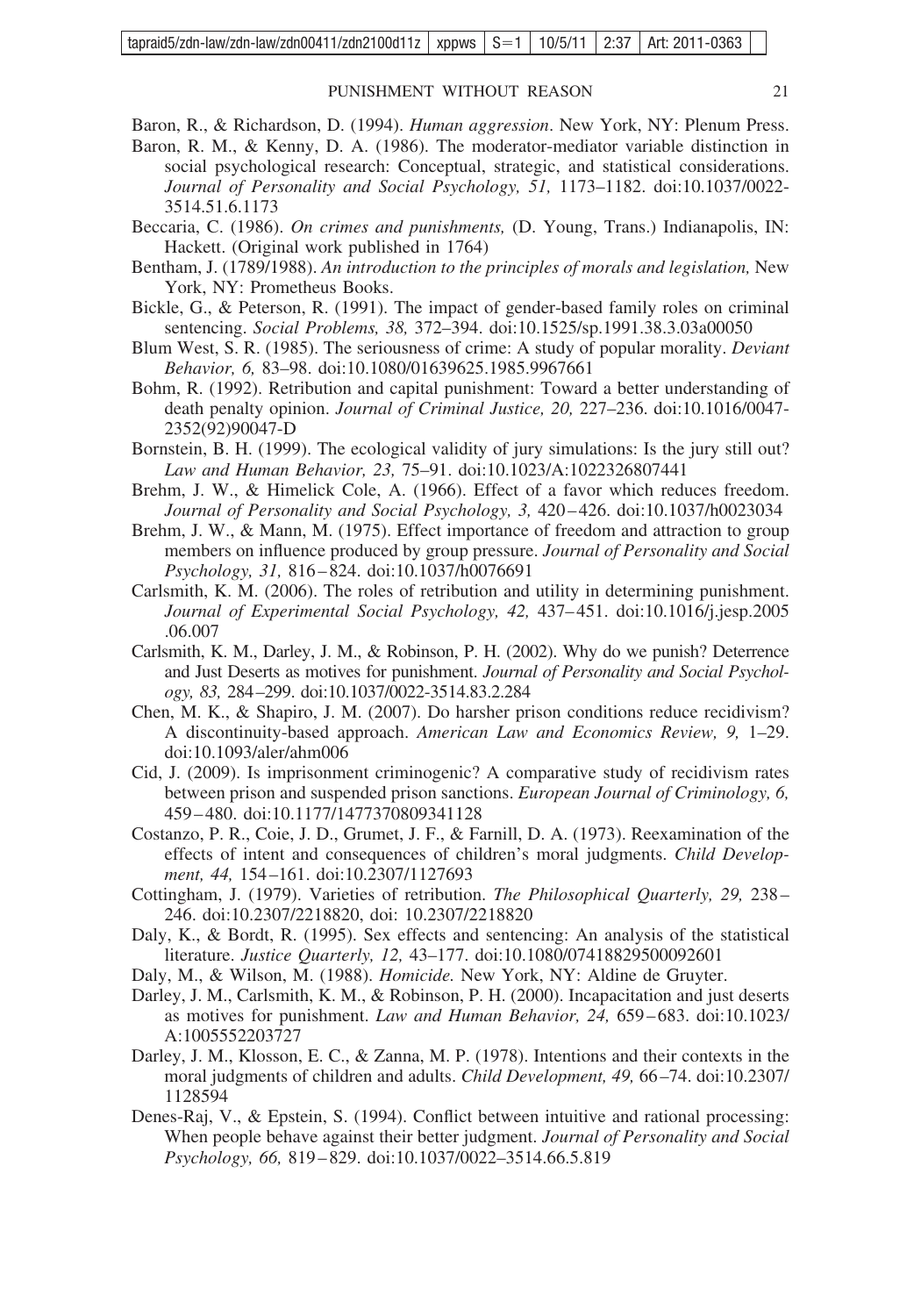- Dillard, J., & Shen, L. (2005). On the nature of reactance and its role in persuasive health communication. *Communication Monographs, 72,* 144 –168. [doi:10.1080/](http://dx.doi.org/10.1080/03637750500111815) [03637750500111815](http://dx.doi.org/10.1080/03637750500111815)
- Garner, B. A. (Ed.). (2004). *Black's law dictionary, 8.* St. Paul, MN: West.

Gazzaniga, M. S. (1998). *The mind's past.* Berkeley, CA: University of California Press.

- Gazzaniga, M. S. (2000). Cerebral specialization and interhemispheric communication: Does the corpus callosum enable the human condition? *Brain, 123,* 1293–1326. [doi:10.1093/brain/123.7.1293](http://dx.doi.org/10.1093/brain/123.7.1293)
- Geen, R. (1968). Effects of frustration, attack and prior training in aggressiveness upon aggressive behavior. *Journal of Personality and Social Psychology, 9,* 316 –321. [doi:10.1037/h0026054](http://dx.doi.org/10.1037/h0026054)
- Gigerenzer, G., Todd, P. M., & the ABC Research Group. (1999). *Simple heuristics that make us smart.* New York, NY: Oxford University Press.
- Gilovich, T., & Douglas, C. (1986). Biased evaluations of randomly determined gambling outcomes. *Journal of Experimental Social Psychology, 22,* 228 –241. [doi:10.1016/](http://dx.doi.org/10.1016/0022–1031%2886%2990026–0) [0022–1031\(86\)90026 – 0](http://dx.doi.org/10.1016/0022–1031%2886%2990026–0)
- Greene, J., & Cohen, J. (2004). For the law, neuroscience changes nothing and everything. *Philosophical Transactions of the Royal Society of London B, 359,* 1775–1785.
- Greene, J. D., Nystrom, L. E., Engell, A. D., Darley, J. M., & Cohen, J. D. (2004). The neural bases of cognitive conflict and control in moral judgment. *Neuron, 44,* 389 – 400. [doi:10.1016/j.neuron.](http://dx.doi.org/10.1016/j.neuron.) 2004.09.027
- Greene, J. D., Sommerville, R. B., Nystrom, L. E., Darley, J. M., & Cohen, J. D. (2001). An fMRI investigation of emotional engagement in moral Judgment. *Science, 293,* 2105–2108. [doi:10.1126/science.1062872](http://dx.doi.org/10.1126/science.1062872)
- Greenwell, J., & Dengerink. H. (1973). The role of perceived versus actual attack in human physical aggression. *Journal of Personality and Social Psychology, 26,* 66 –71. [doi:10.1037/h0034223](http://dx.doi.org/10.1037/h0034223)
- Grogger, J. (1991). Certainty vs. severity of punishment. *Economic Inquiry, 29,* 297–309. [doi:10.1111/j.](http://dx.doi.org/10.1111/j.) 1465–7295.1991.tb01272.x
- Haggard, P. (2005). Conscious intention and motor cognition. *Trends in Cognitive Sciences, 9,* 290 –295. [doi:10.1016/j.tics.](http://dx.doi.org/10.1016/j.tics.) 2005.04.012
- Haidt, J. (2001). The emotional dog and its rational tail: A social intuitionist approach to moral judgment. *Psychological Review, 108,* 814 – 834. [doi:10.1037/0033-295X.](http://dx.doi.org/10.1037/0033-295X.) 108.4.814
- Haidt, J., Bjorklund, F., & Murphy, S. (2000). *Moral dumbfounding: When intuition finds no reason*. (Unpublished manuscript, University of Virginia)
- Haley, K. J., & Fessler, D. M. T. (2005). Nobody's watching? Subtle cues affect generosity in an anonymous economic game. *Evolution and Human Behavior, 26,* 245–256. [doi:10.1016/j.evolhumbehav.2005.01.002](http://dx.doi.org/10.1016/j.evolhumbehav.2005.01.002)
- Hamilton, V., & Rytina, S. (1980). Social consensus on norms of justice: Should the punishment fit the crime? *American Journal of Sociology, 85,* 1117–1144. [doi:](http://dx.doi.org/10.1086/227127) [10.1086/227127](http://dx.doi.org/10.1086/227127)
- Harlow, R. E., Darley, J. M., & Robinson, P. H. (1995). The severity of intermediate penal sanctions: A psychophysical scaling approach for obtaining community perceptions. *Journal of Quantitative Criminology, 11,* 71–95. [doi:10.1007/BF02221301](http://dx.doi.org/10.1007/BF02221301)
- Intercollegiate Studies Institute. (2009). *The shaping of the American mind: The diverging influences of the college degree & civic learning on American beliefs.* Wilmington, DE: American Civil Literacy Program.
- Janis, I. L. (1972). *Victims of groupthink: A psychological study of foreign-policy decisions and fiascoes.* Oxford, England, U.K.: Houghton Mifflin.
- Kant, I. (1952). *Kant's critique of judgment,* (J. C. Meredith, Trans.) Oxford, U.K.: Clarendon Press. (Original work published in 1790)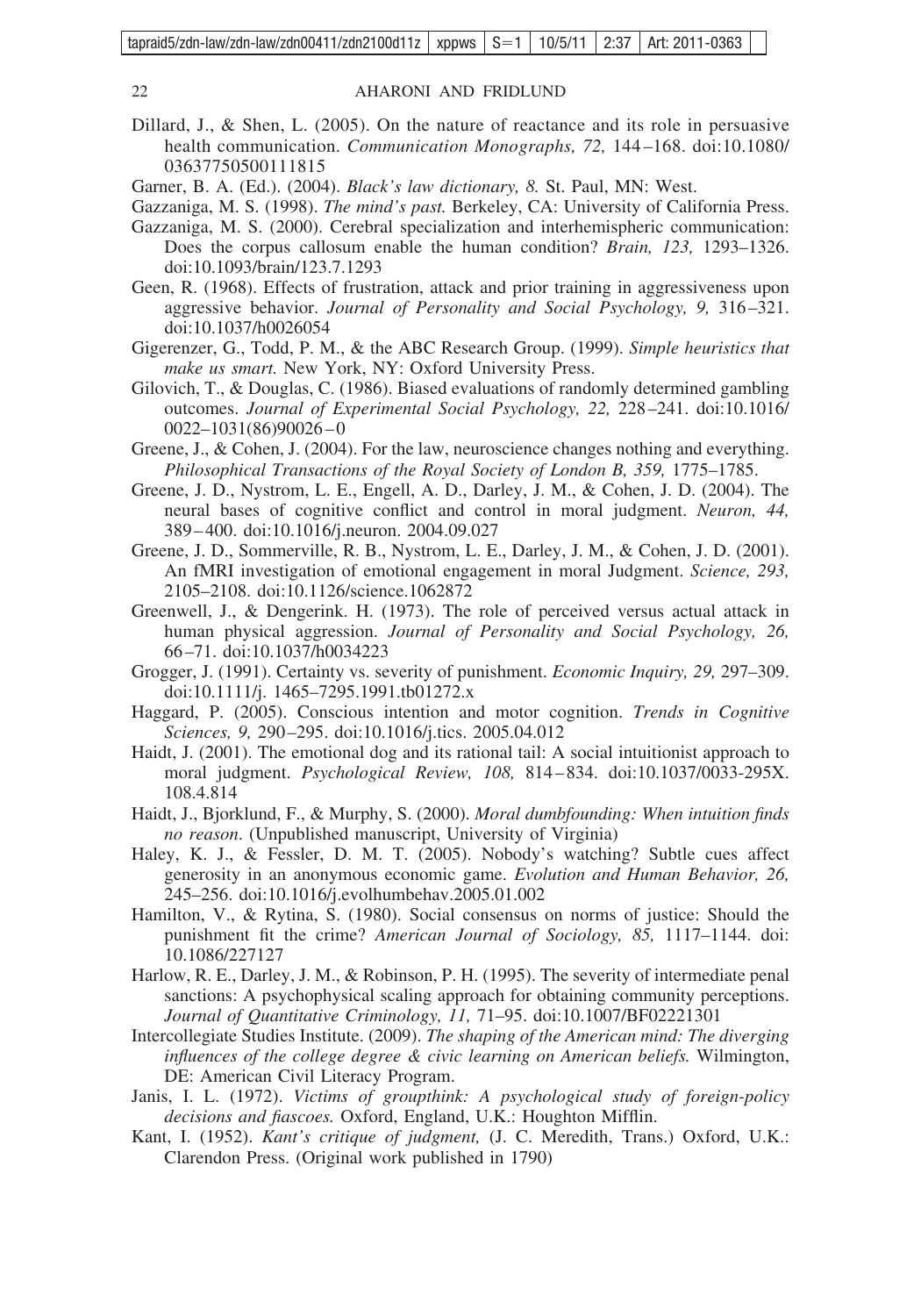- Kant, I. (1998). *Kant's groundwork of the metaphysics of morals: Critical essays.* P. Guyer (Ed.). Lantham, MD: Rowman and Littlefield. (Original work published in 1785)
- Karniol, R. (1978). Children's use of intention cues in evaluating behavior. *Psychology Bulletin, 85,* 76 – 85. [doi:10.1037/0033–2909.85.1.76](http://dx.doi.org/10.1037/0033–2909.85.1.76)
- Keller, L. B., Oswald, M. E., Stucki, I., & Gollwitzer, M. (2010). A closer look at an eye for an eye: Laypersons' punishment decisions are primarily driven by retributive motives. *Social Justice Research, 23,* 99 –116. [doi:10.1007/s11211-010 – 0113-4](http://dx.doi.org/10.1007/s11211-010–0113-4)
- Kurzban, R., DeScioli, P., & O'Brien, E. (2007). Audience effects on moralistic punishment. *Evolution and Human Behavior, 28,* 75– 84. [doi:10.1016/j.evolhumbehav.2006.06.001](http://dx.doi.org/10.1016/j.evolhumbehav.2006.06.001)
- Lepper, C. A., Anders, M. R., & Ross, L. (1980). Perseverance of social theories: The role of explanation in the persistence of discredited information. *Journal of Personality and Social Psychology, 39,* 1037–1049. [doi:10.1037/h0077720](http://dx.doi.org/10.1037/h0077720)
- McCullough, M. E. (2008). *Beyond revenge: The evolution of the forgiveness instinct.* San Francisco, CA: Jossey-Bass.
- McFatter, R. (1982). Purposes of punishment: Effects of utilities of criminal sanctions on perceived appropriateness. *Journal of Applied Psychology, 67,* 255–267. [doi:10.1037/](http://dx.doi.org/10.1037/0021–9010.67.3.255) [0021–9010.67.3.255](http://dx.doi.org/10.1037/0021–9010.67.3.255)
- Miller, D. T., & Vidmar, N. (1981). The social psychology of punishment reactions. In M. Lerner and S. Lerner (Eds.), *The justice motive in social behavior.* Model Penal Code § 1.02(2) (1962).
- Monahan, J., & Hood, G. L. (1976). Psychologically disordered and criminal offenders: Perceptions of their volition and responsibility. *Criminal Justice and Behavior, 3,* 123–133. [doi:10.1177/009385487600300202](http://dx.doi.org/10.1177/009385487600300202)
- Moore, M. (1997). *Placing blame.* New York, NY: Clarendon Press.
- Packer, H. L. (1968). *The limits of the criminal sanction* (pp. 19 –23). Stanford, CA: Stanford University Press.
- Piaget, J. (1948). *The moral judgment of the child.* New York, NY: Free Press.
- Piazza, J. (2008). The effects of perceived anonymity on altruistic punishment. *Evolutionary Psychology, 6,* 487–501.
- Price, M., Cosmides, L., & Tooby, J. (2002). Punitive sentiment as an anti-free rider psychological device. *Evolution and Human Behavior, 23,* 203–231. [doi:10.1016/](http://dx.doi.org/10.1016/s1090-5138%2801%2900093–9) [s1090-5138\(01\)00093–9](http://dx.doi.org/10.1016/s1090-5138%2801%2900093–9)
- Rappaport, A. (2003). Rationalizing the commission: The philosophical premises of the U.S. sentencing guidelines. *Emory Law Journal, 52,* 557– 652. http://www.law.emory.edu/  $index.php?id=4158$
- Robinson, P. H., & Darley, J. M. (1995). *Justice, liability, and blame* (pp. 14 –28)*.* Boulder, CO: Westview Press, Inc.
- Robinson, P. H., & Darley, J. M. (1997). The utility of desert. *Northwestern University Law Review, 91,* 453– 499. http://www.law.northwestern.edu/lawreview/
- Rose, G., & Ogloff, J. (2001). Evaluating the comprehensibility of jury instructions: A method and an example. *Law and Human Behavior, 25,* 409 – 431. [doi:10.1023/A:](http://dx.doi.org/10.1023/A:1010659703309) [1010659703309](http://dx.doi.org/10.1023/A:1010659703309)
- Rucker, D., Polifroni, M., Tetlock, P., & Scott, A. (2004). On the assignment of punishment: The impact of general-societal threat and the moderating role of severity. *Personality and Social Psychology Bulletin, 30,* 673– 684. [doi:10.1177/](http://dx.doi.org/10.1177/0146167203262849) [0146167203262849](http://dx.doi.org/10.1177/0146167203262849)
- Steffensmeier, D., Kramer, J. H., & Streifel, C. (1993). Gender and imprisonment decisions. *Criminology, 31,* 411– 446. [doi:10.1111/j.1745–9125.1993.tb01136.x](http://dx.doi.org/10.1111/j.1745–9125.1993.tb01136.x)
- Sunstein, C. R., Schkade, D., & Kahneman, D. (2000). Do people want optimal deterrence? *The Journal of Legal Studies, 29,* 237–253. [doi:10.1086/468069](http://dx.doi.org/10.1086/468069)
- Surber, C. F. (1977). Developmental processes in social inference: Averaging of inten-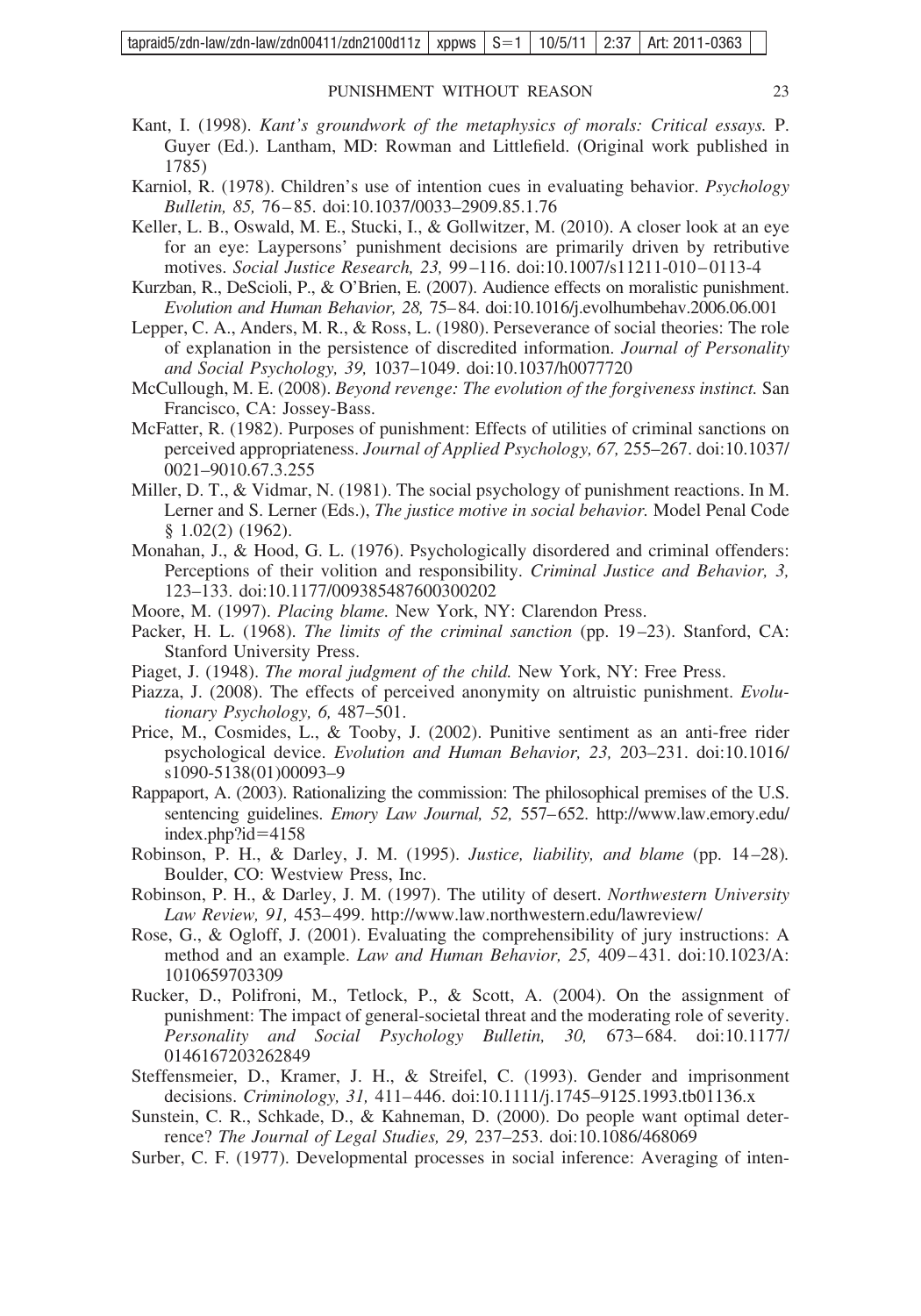tions and consequences in moral judgment. *Developmental Psychology, 13,* 654 – 665. [doi:10.1037/0012–1649.13.6.654](http://dx.doi.org/10.1037/0012–1649.13.6.654)

- Trivers, R. L. (1971). The evolution of reciprocal altruism. *The Quarterly Review of Biology, 46,* 35–57. [doi:10.1086/406755](http://dx.doi.org/10.1086/406755)
- Tversky, A., & Kahneman, D. (1974). Judgment under uncertainty: Heuristics and biases. *Science, 185,* 1124 –1131.
- Tyler, T. R., & Boeckmann, R. J. (1997). Three strikes and you are out, but why? The psychology of public support for punishing rule breakers. *Law and Society Review, 31,* 237–265. [doi:10.2307/3053926](http://dx.doi.org/10.2307/3053926)
- Vidmar, N. (2000). Retribution and revenge. In J. Sanders J. & V. L. Hamilton (Eds.), *Handbook of justice research in law.* New York, NY: Kluwer/Plenum Press.
- Viney, W., Parker–Martin, P., & Dotten, S. D. H. (1988). Beliefs in free will and determinism and lack of relation to punishment rationale and magnitude, *The Journal of General Psychology, 115,* 15–23. [doi:10.1080/00221309.1988.9711084](http://dx.doi.org/10.1080/00221309.1988.9711084)
- Warr, M., Meier, R., & Erickson, M. (1983). Norms, theories of punishment, and publicly preferred penalties for crimes. *The Sociological Quarterly, 24,* 75–91. [doi:10.1111/](http://dx.doi.org/10.1111/j.1533–8525.1983.tb02229.x) [j.1533– 8525.1983.tb02229.x](http://dx.doi.org/10.1111/j.1533–8525.1983.tb02229.x)
- White, G. F. (1975). Public responses to hypothetical crimes: Effect of offender and victim status and seriousness of the offense on punitive reactions. *Social Forces, 53,* 411– 419. [doi:10.2307/2576583](http://dx.doi.org/10.2307/2576583)
- Wilson, D., & O'Gorman, R. (2003). Emotions and actions associated with norm-breaking events. *Human Nature, 14,* 277–304. [doi:10.1007/s12110-003–1007-z](http://dx.doi.org/10.1007/s12110-003–1007-z)

# **Appendix A**

## **Publicity Manipulation:**

[PRIVATE] To protect your privacy, all of your answers will be confidential and will not leave this experiment unless you give us permission. The results will be coded, so even the experimenters won't be able to see your particular answers.

[OR]

[PUBLIC] After your session, the experimenters will review your answers and evaluate your performance as a judge.

## **Case Stimuli:**

Greg is 26 years old. He is a customer service representative for a small cell phone retailer. Recently, while walking in his neighborhood, he ranted at 17-yearold male passing by, and hit the victim with a crowbar that he grabbed from a nearby construction site. The victim died of massive head injuries shortly afterward.

A police investigation after Greg's arrest revealed that the victim had been a coworker of Greg's at the cell phone company. Apparently, they had gotten along fine at the start, except the co-worker was proving to be a much better employee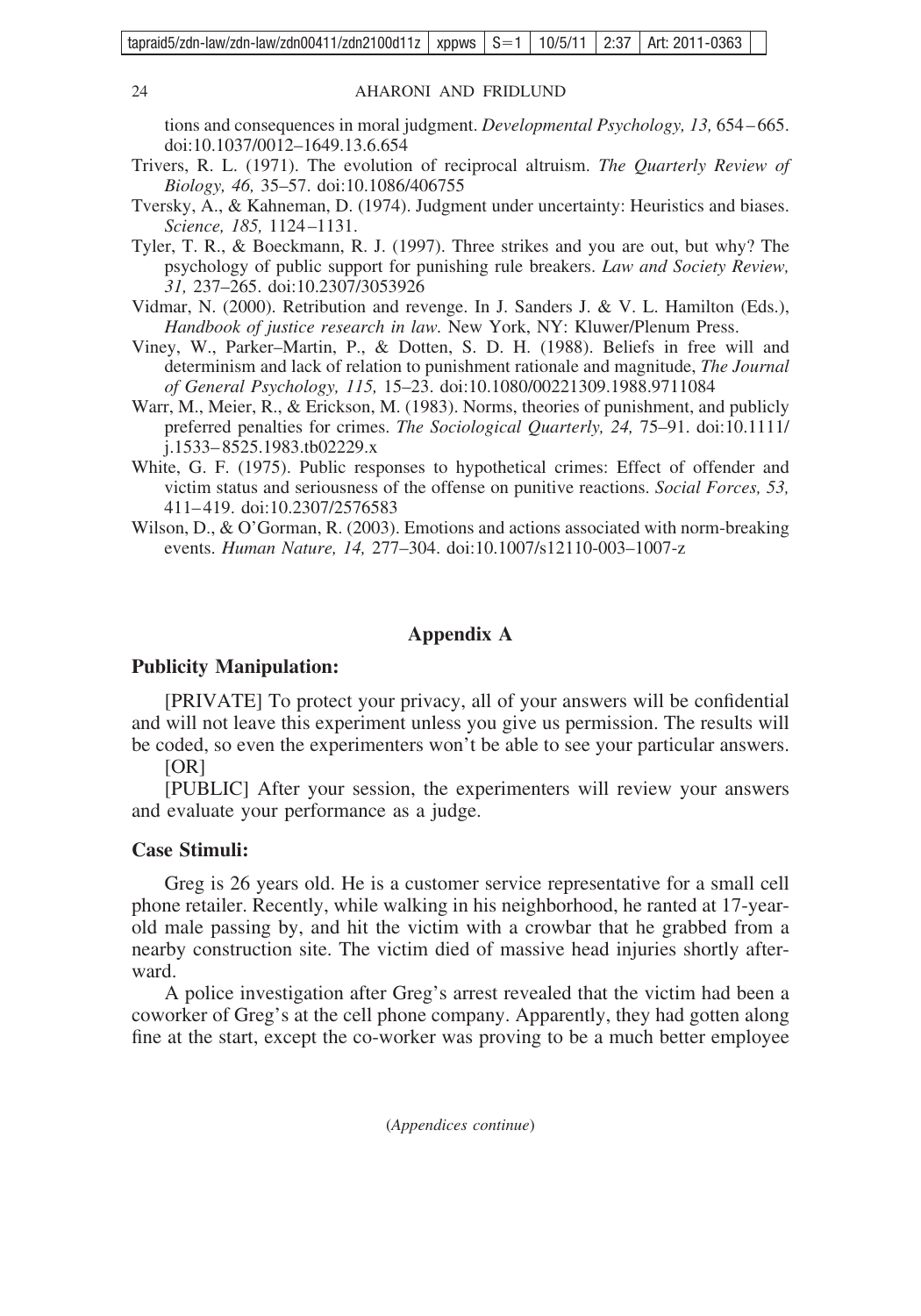than Greg, and so Greg blamed him for ""showing him up,"" which blocked a promotion that Greg had been hoping for. After missing the promotion, Greg, who had previously been mild mannered on the job, had become quite angry. On what became his last day of employment, he was discovered to be trying to sabotage the co-worker's accounts and files, and when he was caught, he yelled and lunged at the security guard. He was fired on the spot and led out the door.

# **Intent Manipulation:**

[HIGH] Everyone at the cell phone company was shocked that Greg would ever do anything like this. As is standard procedure for this type of offense, Greg then had to submit to an array of psychological and medical tests, which included an MRI scan, blood and endocrine tests, assessments of his life history, temperament, and attitudes, and general cardiovascular, and endocrine functioning.

[OR]

[LOW] Everyone at the cell phone company was shocked that Greg would ever do anything like this. As is standard procedure for this type of offense, Greg then had to submit to an array of psychological and medical tests, which included an MRI scan, blood and endocrine tests, assessments of his life history, temperament, and attitudes, and general cardiovascular, and endocrine functioning. These tests found that Greg had a brain tumor in an area associated with violent behavior. The medical and psychological experts assigned to this case all agree that the tumor, by pressing on this critical brain area, was the cause both of Greg's decline at work and his subsequent sabotage and violence. Greg had a delusion that his co-worker was an evil demon who was attacking him, and so he believed he had to act in self defense.

# **Dangerousness Manipulation:**

[HIGH] The medical and psychological experts assigned to this case all agree on the basis of his evaluation profile that Greg is *extremely dangerous*. [OR] The tumor is inoperable, it cannot be removed. Medication proves ineffective at reducing the violent disposition the tumor creates. On this basis, the experts determined that Greg is *extremely dangerous.*

[OR]

[LOW] The medical and psychological experts assigned to this case all agree on the basis of his evaluation profile that Greg is *not at all dangerous*. [OR] The tumor proves to be easily operable, and medication is successful at restoring Greg to a healthy state. On this basis, the experts determined that, after his surgery and follow-up treatment, Greg is *not at all dangerous*.

# **Publicity Manipulation:**

[PRIVATE] Because the victim was a legal minor at the time the case was filed, state law upheld the Victim Protection Act, which requires that all cases

#### (*Appendices continue*)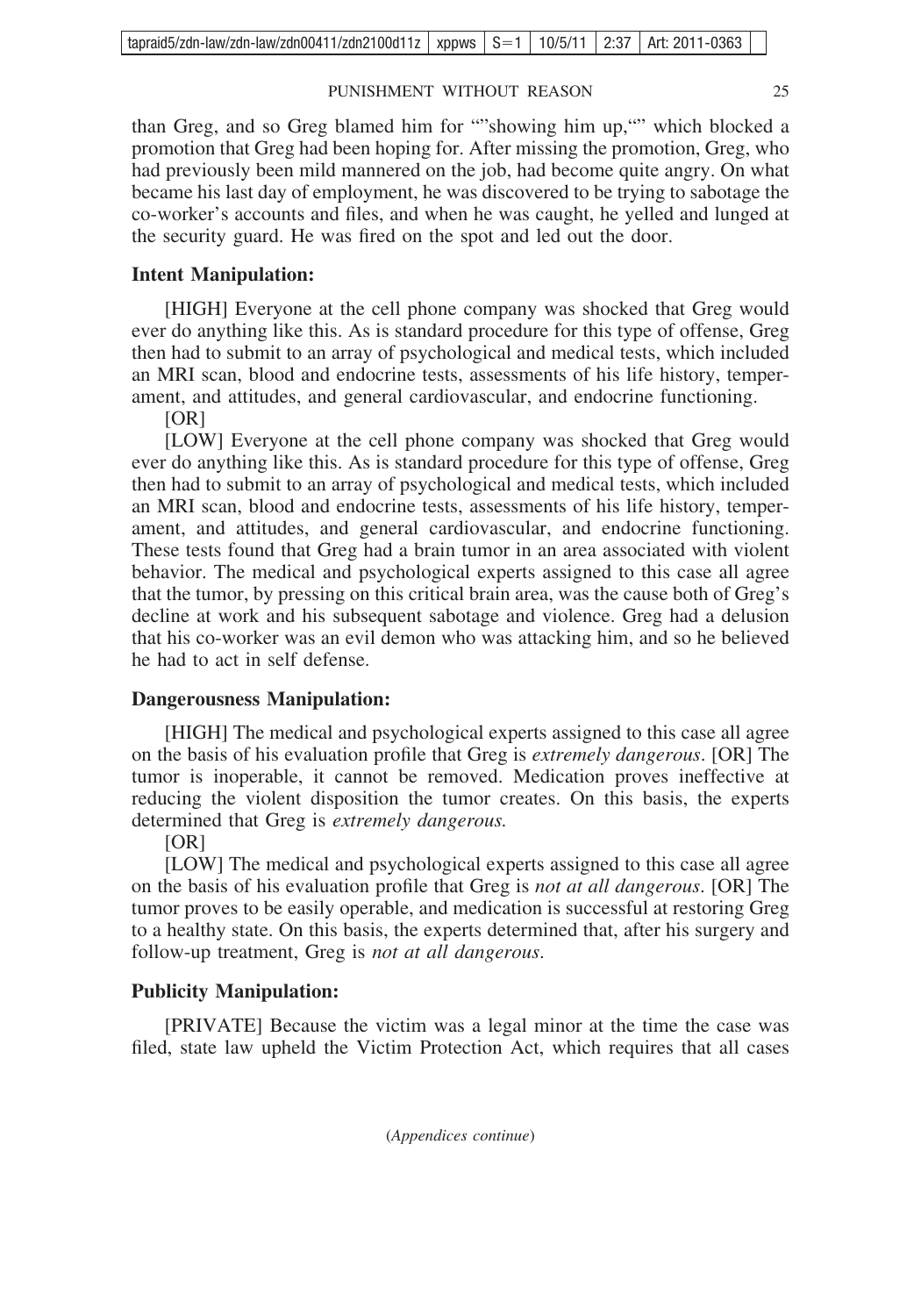involving minors under the age of 18 are closed to the public, as are any hearings, transcripts, or sentences resulting from the trial.

[OR]

[PUBLIC] The courtroom contained a full audience, including local media coverage; and state law requires that the trial hearing, transcript, and sentence decision be made publicly available.

# **Appendix B**

**Interviewer.** Now I'd like to ask you several questions about your reactions to the story. I have to ask you some questions designed to generate a discussion. If it ever sounds like I'm trying to argue with you, that's not my intention. I'm just required to ask. As always, you don't have to answer any questions that you don't want to. Okay?

How did you feel about the offender's crime? (free response)

How bad was it? (scale: 1-10)

How many years in prison would you give him? (free response)

How would you feel if the judge decided to let him off scot free?

\_\_\_ If okay: So you don't think he deserves any kind of punishment for what he did?

• If no: Why not?  $\overline{\phantom{a}}$ 

● Okay. Thanks for your participation.

\_\_\_ If community service: What if you learned that he already does community service for fun. Would you then let him go, or would you require him to commit additional hours of service?

Is it important to you that the community service causes him to reflect on what he did and feel bad about it (just like punishment)? \_\_\_ If not okay: Why?

**Retribution.** He brutally attacked somebody, so he deserves some punishment.

**Interviewer.** Why does he deserve punishment? Why does doing something wrong warrant the punishment you gave him? What's wrong with just letting him go?

**Specific deterrence.** He might hurt someone again.

**Interviewer.** Well, remember, there was extensive evidence that he is not dangerous. If that's true, what's wrong with letting him go?

**Nonphysical dangerousness.** He might still be able to instigate crime by nonphysical means.

**Interviewer.** Okay, but let's suppose that he's truly not dangerous in any way. If not, would you still want to punish him?

**\_\_\_ General deterrence.** Punishing him will deter others.

(*Appendices continue*)